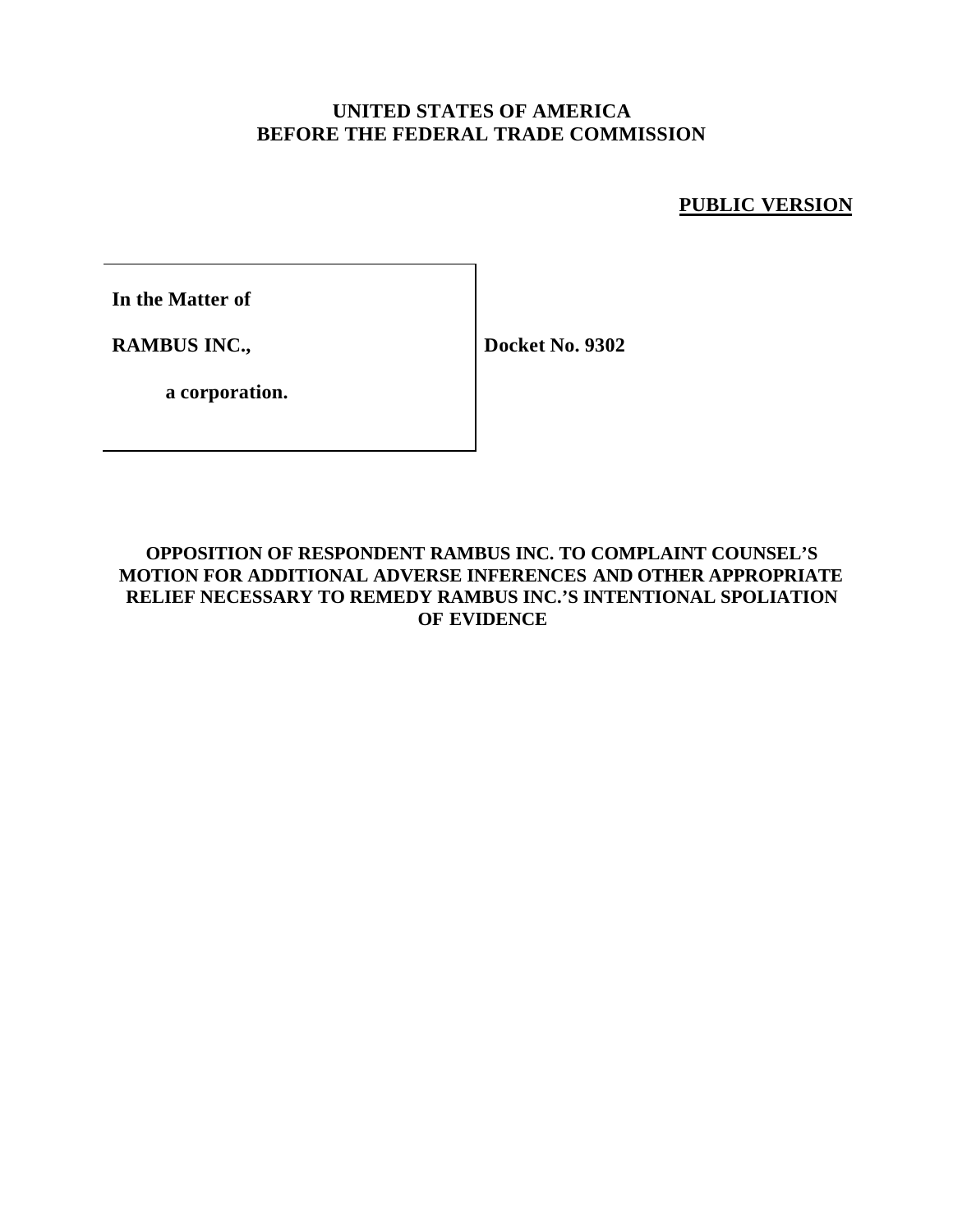# **TABLE OF CONTENTS**

# **Page**

| $\mathbf{I}$ . |                |                                                                                                                                  |    |
|----------------|----------------|----------------------------------------------------------------------------------------------------------------------------------|----|
| II.            |                |                                                                                                                                  |    |
|                | A.             | Rambus Adopted Its Document Retention Policy For Wholly Legitimate                                                               |    |
|                | <b>B.</b>      | Rambus's Document Retention Policy Was Implemented In A Manner                                                                   |    |
| Ш.             |                |                                                                                                                                  |    |
|                | A.             | Complaint Counsel Fail To Satisfy The Standard For Reconsideration.  16                                                          |    |
|                | <b>B.</b>      | Complaint Counsel Fail To Show Any Nexus Or Causal Link Between<br>Rambus's Document Retention Policy And Any Of The 100 Adverse |    |
|                | $\mathsf{C}$ . | To Require Rambus To Rebut Adverse Presumptions By Clear And                                                                     |    |
| IV.            |                |                                                                                                                                  | 26 |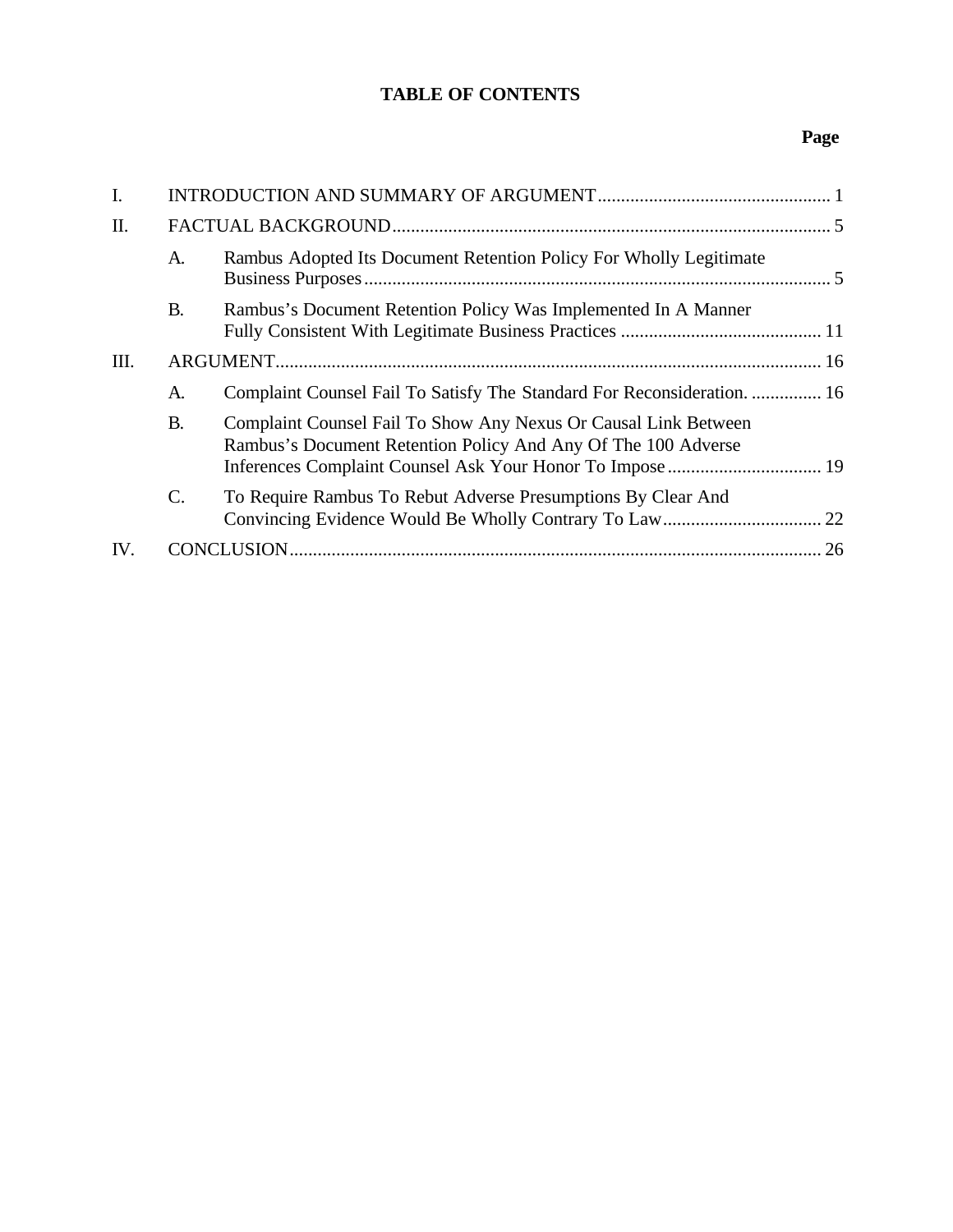# **TABLE OF AUTHORITIES**

### **Federal Cases**

# **Federal Statutes**

|--|--|--|--|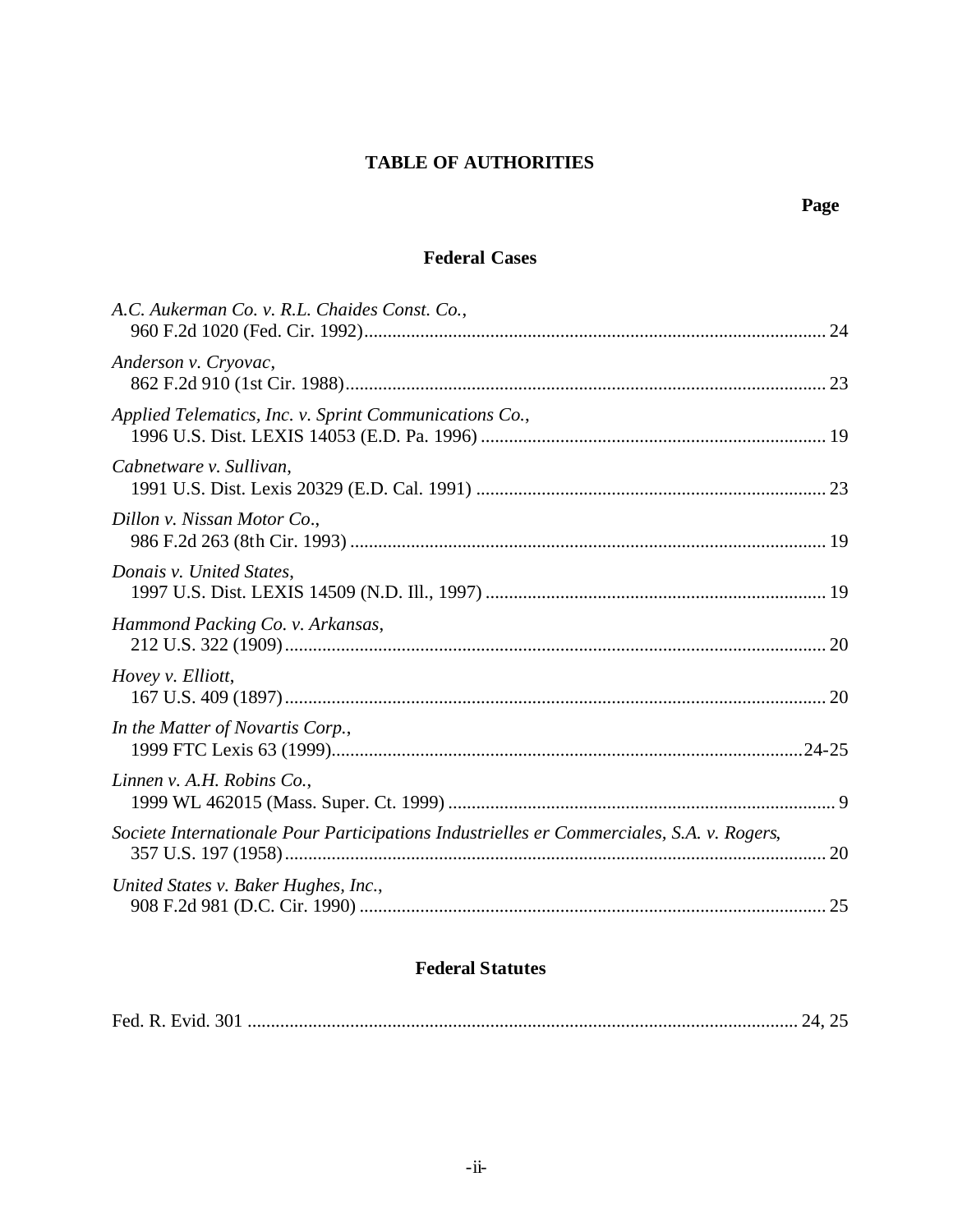### **TABLE OF AUTHORITIES (continued)**

### **Treatises**

| Christopher V. Cotton, Document Retention Programs for Electronic Records: Applying a                                                       |
|---------------------------------------------------------------------------------------------------------------------------------------------|
| Reasonableness Statndard to the Electronic Era,                                                                                             |
|                                                                                                                                             |
| John M. Fedders & Lauryn H. Guttenplan, <i>Document Retention and Destruction: Practical, Legal</i><br>and Ethical Considerations,          |
|                                                                                                                                             |
|                                                                                                                                             |
| Patrick R. Grady, Discovery of Computer Stored Documents and Computer Based Litigation<br>Support Systems: Why Give Up More Than Necessary, |
|                                                                                                                                             |
|                                                                                                                                             |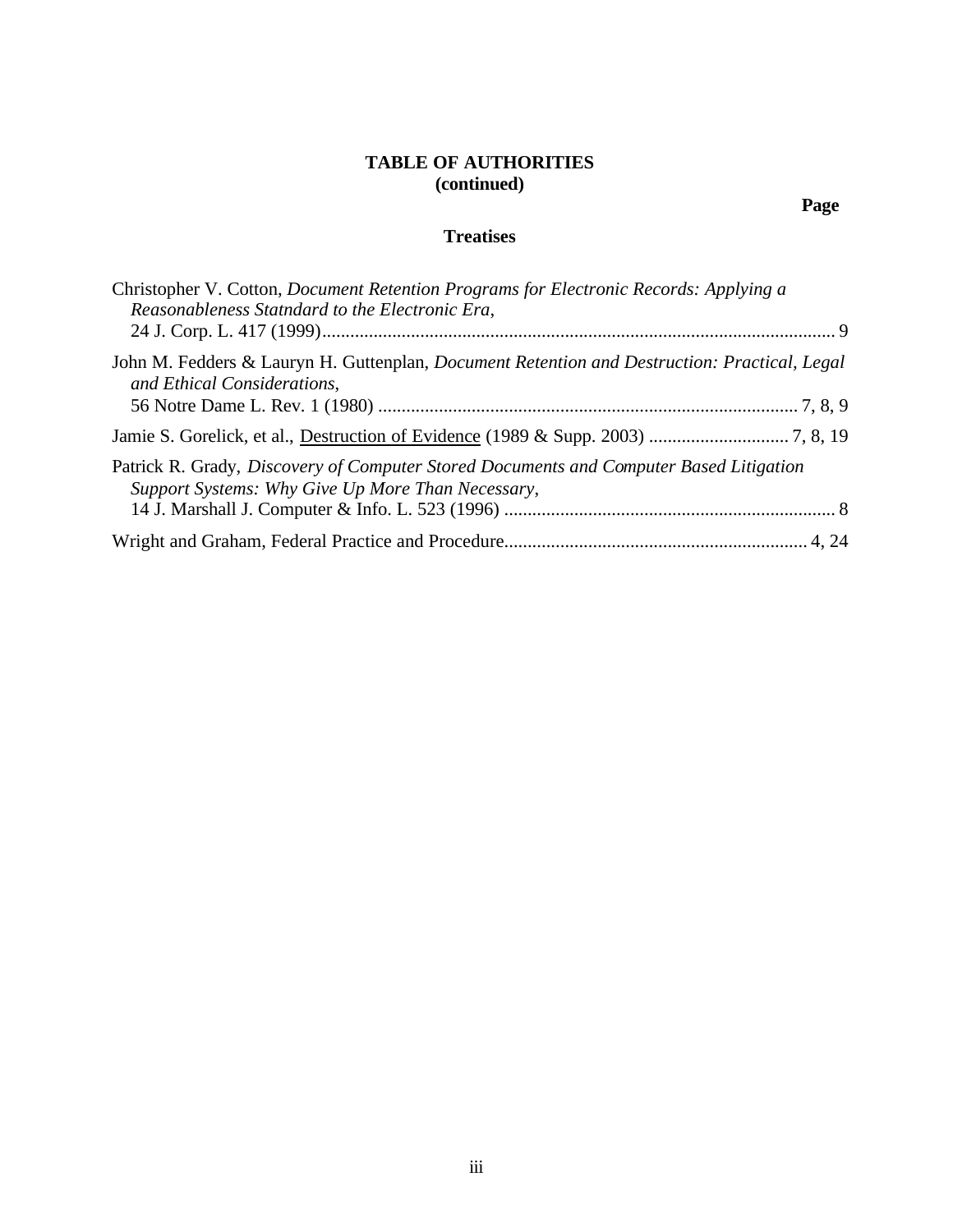#### **I. INTRODUCTION AND SUMMARY OF ARGUMENT**

Complaint Counsel's Motion for Additional Adverse Inferences and Other Appropriate Relief (hereinafter "Motion") is plainly a motion for reconsideration of Judge Timony's February 26, 2003 Order on Complaint Counsel's Motions for Default Judgment and Oral Argument ("Order Re Default Judgment"). In fact, the instant Motion is Complaint Counsel's second motion for reconsideration of the Order Re Default Judgment, the first having been filed on February 27, 2003.<sup>1</sup> As Your Honor explained in the March 26, 2003 Order Denying Respondent's Applications For Review ("March 26, 2003 Order"), "[m]otions for reconsideration should be granted only sparingly" and only where: "(1) there has been an intervening change in controlling law; (2) new evidence is available; or (3) there is a need to correct clear error or manifest in justice." March 26, 2003 Order at 8. Complaint Counsel's instant motion fails entirely to satisfy any one of these three tests. Thus, Complaint Counsel's third bite at the apple should be denied because there has been "no intervening changes in controlling law or new evidence since the filing of the February 26 and February [27] Orders," and there has been no showing that those Orders constituted "clear error" or will result in "manifest injustice." *Id.* Indeed, Complaint Counsel make no effort to argue that there has been an intervening change in the law or that the Orders of February 26 and February 27 constituted either clear error or result in manifest injustice. All that Complaint Counsel offer is a most

 $\overline{\phantom{a}}$ 

<sup>&</sup>lt;sup>1</sup> On February 27, 2003, Complaint Counsel filed a Request For Immediate Clarification Of February 26, 2003 Order On Complaint Counsel's Motions For Default Judgment And For Oral Argument, which Request for Clarification was denied the same day by Judge Timony's Order Denying Request for Clarification.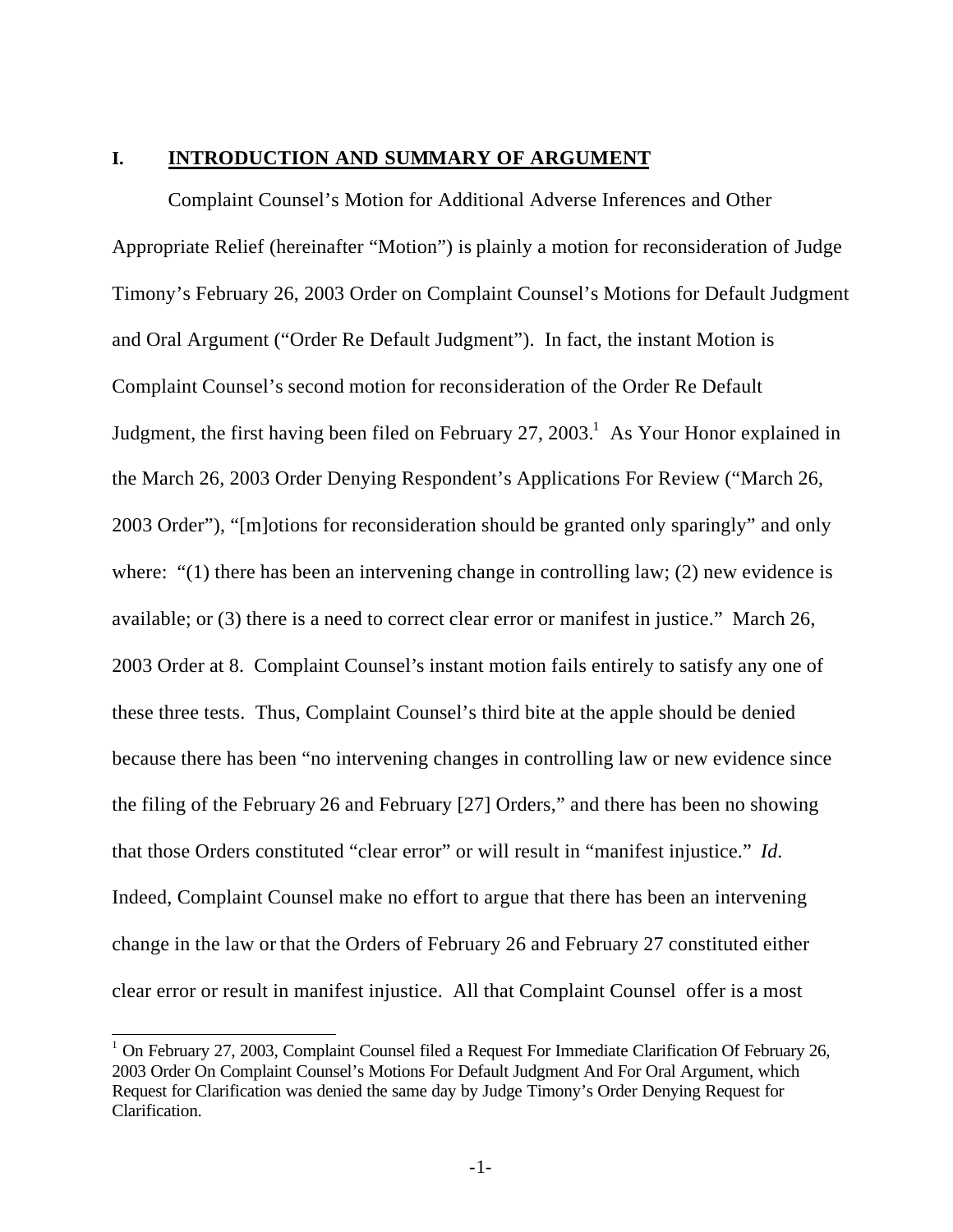feeble argument that two e-mails, produced in January of this year, "shed[] light on the true magnitude of the document destruction." Motion at 3. In fact, however, these e-mails offer no new evidence; the scope and nature of Rambus's efforts to implement its document retention program have long been known and were fully presented in Complaint Counsel's original Motion for Default Judgment. *See, e.g.*, Motion at 7 (point (8)), n. 11.

Respondent urges Your Honor to deny the instant motion because it does not meet any of the requirements that a reconsideration motion must meet. Rather than re-visiting motions decided more than a month ago, it is time to focus on trial. Both sides have gathered the evidence they need within the compressed time frame allowed, and urged by Complaint Counsel. $2$  Until recently, Complaint Counsel contended they had the evidence they felt would justify a ruling in their favor. Motion for Default Judgment at 12, n. 13 ("Complaint Counsel is confident that, notwithstanding Rambus's efforts to escape justice by systematically destroying material evidence, the proof that remains is more than sufficient to establish the merits of Complaint Counsel's claims.") Indeed, unless the instant Motion is intended simply as character assassination or is an effort to "poison the waters," it must instead reflect a growing recognition by Complaint Counsel that there are serious holes in their case – holes that cannot be blamed on Rambus's document retention program. Discovery in this case has produced overwhelming evidence that directly refutes Complaint Counsel's core allegations relating to issues such as the scope of JEDEC's patent disclosure policy, the awareness on the part of JEDEC members that Rambus would seek patent coverage for various of the technologies included in RDRAM and being

 $\overline{a}$ 

 $2^2$  As recently as last week, third parties were continuing to produce documents. The significance of those documents is plain, as the recently-lodged Mitsubishi documents show.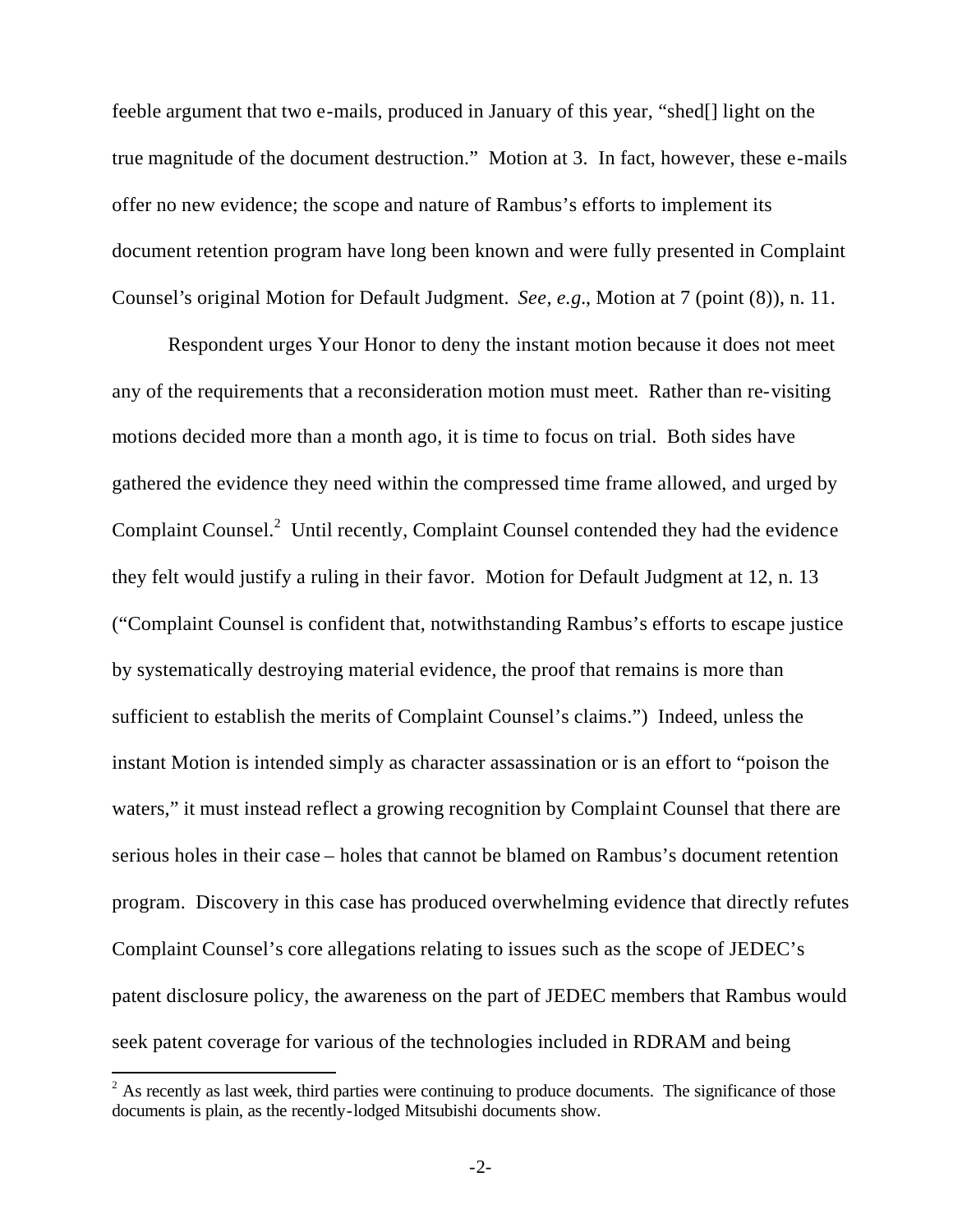considered for standardization, and the extent to which JEDEC members relied on their mistaken belief that Rambus's patents were invalid in voting to adopt the SDRAM and DDR standards that included features invented by Rambus.

But, should Your Honor decide to reconsider Judge Timony's Order Re Default Judgment and reach the "merits" of the instant Motion, Respondent submits that you should deny the Motion in its entirety. First, Complaint Counsel completely mischaracterize Rambus's document retention program, which was instituted in good faith to address the accumulation of massive amounts of irrelevant and unneeded paper at a company that had been without any systematic document retention program for its first eight years of operation. Indeed, Rambus's document retention program was instituted in good faith on the advice of Rambus's outside counsel. Judge Timony made no finding to the contrary. Rather, he concluded that the program was not instituted in bad faith, but rather reflected gross negligence or reckless disregard of what Judge Timony concluded was Rambus's obligation "to maintain documents potentially relevant to litigation and to inventory those documents destroyed." Order Re Default Judgment at 7. Second, there is no nexus or causal link between the 100 additional inferences Complaint Counsel ask Your Honor to draw and Rambus's document retention policy.<sup>3</sup> Indeed, Complaint

<sup>&</sup>lt;sup>3</sup> In fact, there is no factual support whatsoever for the vast majority of arguments, contentions and allegations in Complaint Counsel's motion. However, since it seems that whenever Rambus fails to specifically contest a point or allegation made by Complaint Counsel, even those lacking in factual support, Complaint Counsel then view that uncontested point as conceded (*see, e.g.,* Motion at 6 n.9, 7 n. 11 & 14- 15), Rambus states here, as clearly as it can, that the fact that it does not contest every point does not mean it concedes those points. Rather, it simply reflects the view of Rambus's counsel that arguments generally are won or lost on controlling points, and it is not necessary or helpful to address every single point opposing counsel make. Put differently, in this and other briefs Rambus's counsel try to give Your Honor the salient authority you need to decide the motion presented, and do not write their briefs having in mind how points made by Complaint Counsel and not there directly contested because they are of limited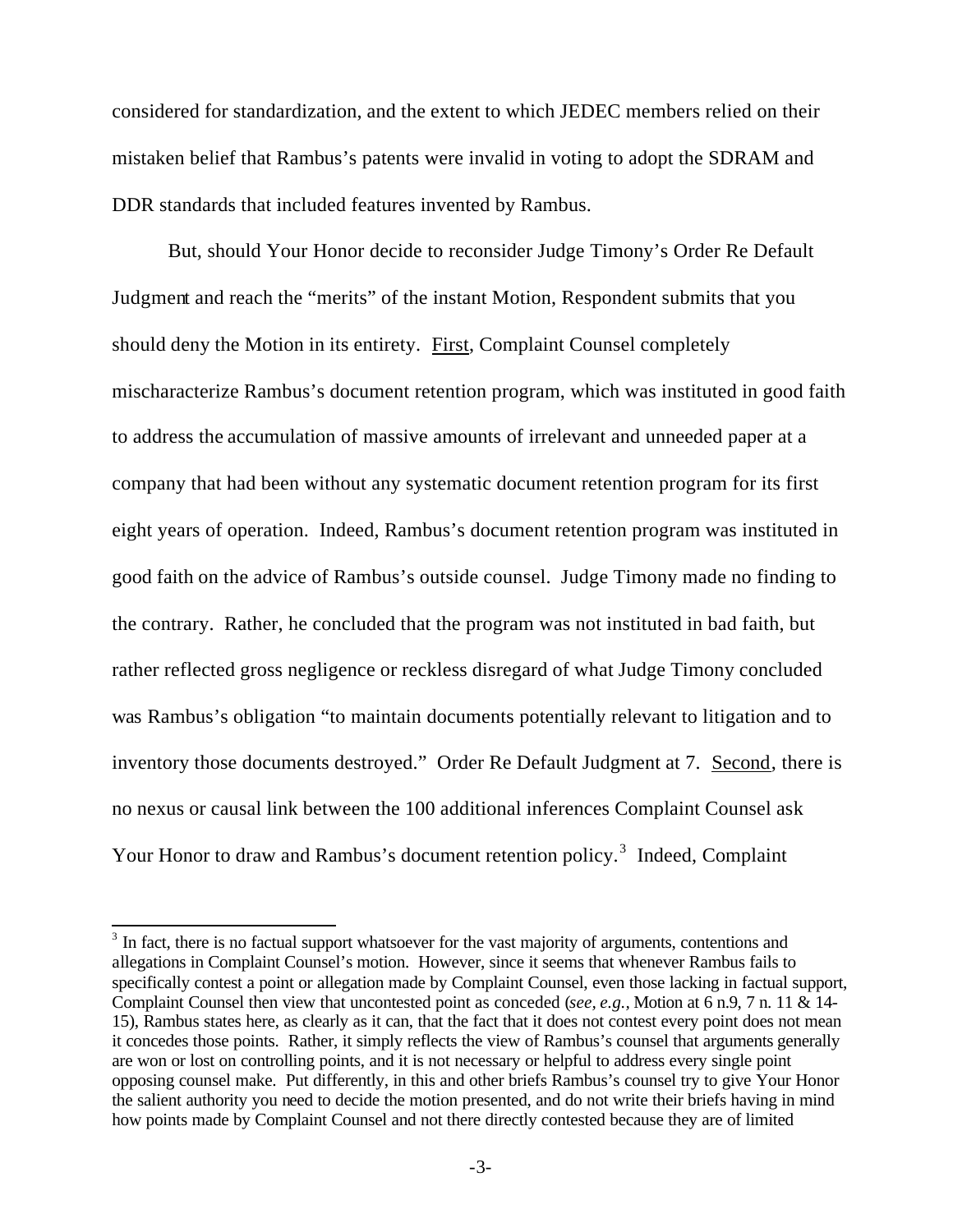Counsel offer no evidence to suggest that pertinent documents bearing on the issues as to which they seek adverse inferences were not maintained. Even if Complaint Counsel have shown a "foul," or the possibility of a "foul," they have not linked it to any "harm." Lacking any causal link, it becomes plain that what Complaint Counsel seek is not remedial relief, what they seek is punishment, and more punishment. Motion at 11 ("Rambus has escaped with little more than a 'mild rebuke.' . . . . [M]ore can, and must, be done, . . . also to ensure that such inferences in this case properly fulfill the punitive and deterrence functions that Judge Timony himself recognized to be par amount.") Finally, Complaint Counsel's argument that a rebuttable presumption may be overcome only by "clear and convincing" evidence is wholly unsupported in the law. All Complaint Counsel can cite is the musing of a District Judge in what can most generously be called *dicta*. More significantly, Complaint Counsel fail to cite authority, including authority of the Commission, which establish that the presumptions imposed by Judge Timony may be overcome by evidence "sufficient to support a finding of the nonexistence of the presumed fact." 21 Wright and Graham, Federal Practice & Procedure § 5122 at 571. The presumptions imposed by Judge Timony do not and should not shift the burden of proof or change the quanta of evidence required for a party to meet its burden.

 $\overline{a}$ 

materiality might be turned against Rambus in some other context or in some other motion. That fight, if there is to be one, should be left for another day.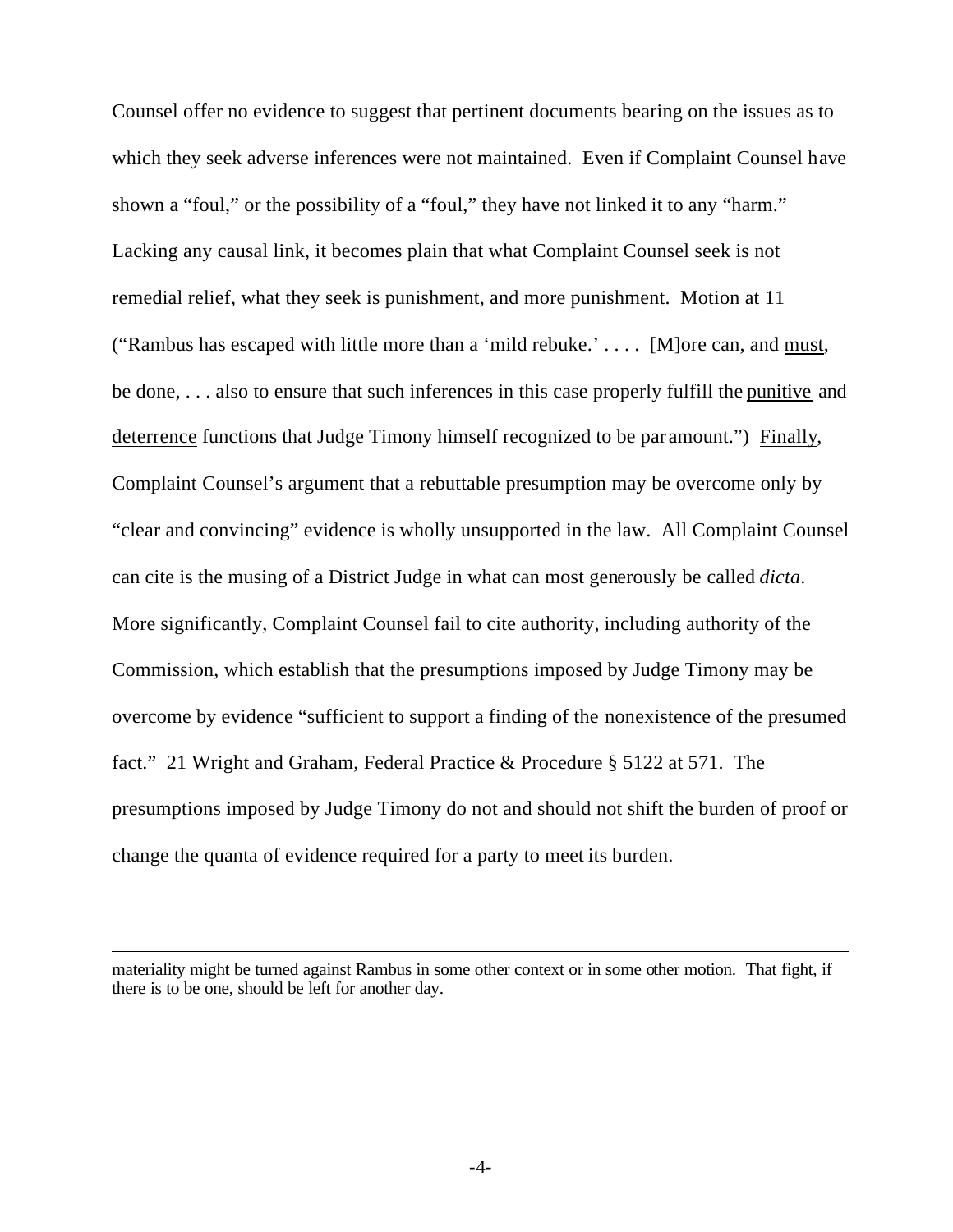# **II. FACTUAL BACKGROUND<sup>4</sup>**

 $\overline{a}$ 

Judge Timony concluded that Rambus's document retention program and the destruction of documents as part of that program were not in bad faith. Rather, he found "that Rambus acted with gross negligence concerning and reckless disregard of its obligations to preserve documents relevant to possible litigation." He expressly rejected Complaint Counsel's contention that "Rambus's document retention program was nothing more than a sham." Order Re Default Judgment at  $8.5$  Yet, Complaint Counsel persist in trying to portray Rambus's document retention program as having been implemented in bad faith. As shown below, there is no factual support for this contention.

# **A. Rambus Adopted Its Document Retention Policy For Wholly Legitimate Business Purposes.**

Stripped of the highly misleading "spin" placed on them by Complaint Counsel, the facts surrounding Rambus's adoption of its document retention policy are straightforward and unremarkable. \*\*\*\*\*\*\*\*\*\*\*\*\*\*\*, Rambus hired Cooley Godward, a highly regarded Silicon Valley law firm with many clients in the technology industry,

<sup>&</sup>lt;sup>4</sup> Much of the factual background pertinent to Complaint Counsel's Motion was earlier set forth in the Memorandum By Rambus Inc. In Opposition To Complaint Counsel's Motion For Default Judgment, the Declaration of Joel A. Karp, and the Declaration of Jacqueline M. Haberer, each of which was filed in its non-public version on January 13, 2003, and in its public version on January 15, 2003. Yet, some of that factual background is so directly responsive to the instant Motion, as it was to Complaint Counsel's earlier version of the same motion, that it deserves repeating here.

<sup>&</sup>lt;sup>5</sup> As Your Honor is aware, Rambus opposed the motion for default judgment and argued that it should have been denied in its entirety. Rambus's position in this regard remains unchanged – the sanctions imposed by Judge Timony are not justified. Thus, Rambus's acknowledgement at this point in time of Judge Timony's findings and of the sanctions he chose to impose should not be viewed as conceding their propriety, but instead simply as recognition of his decision.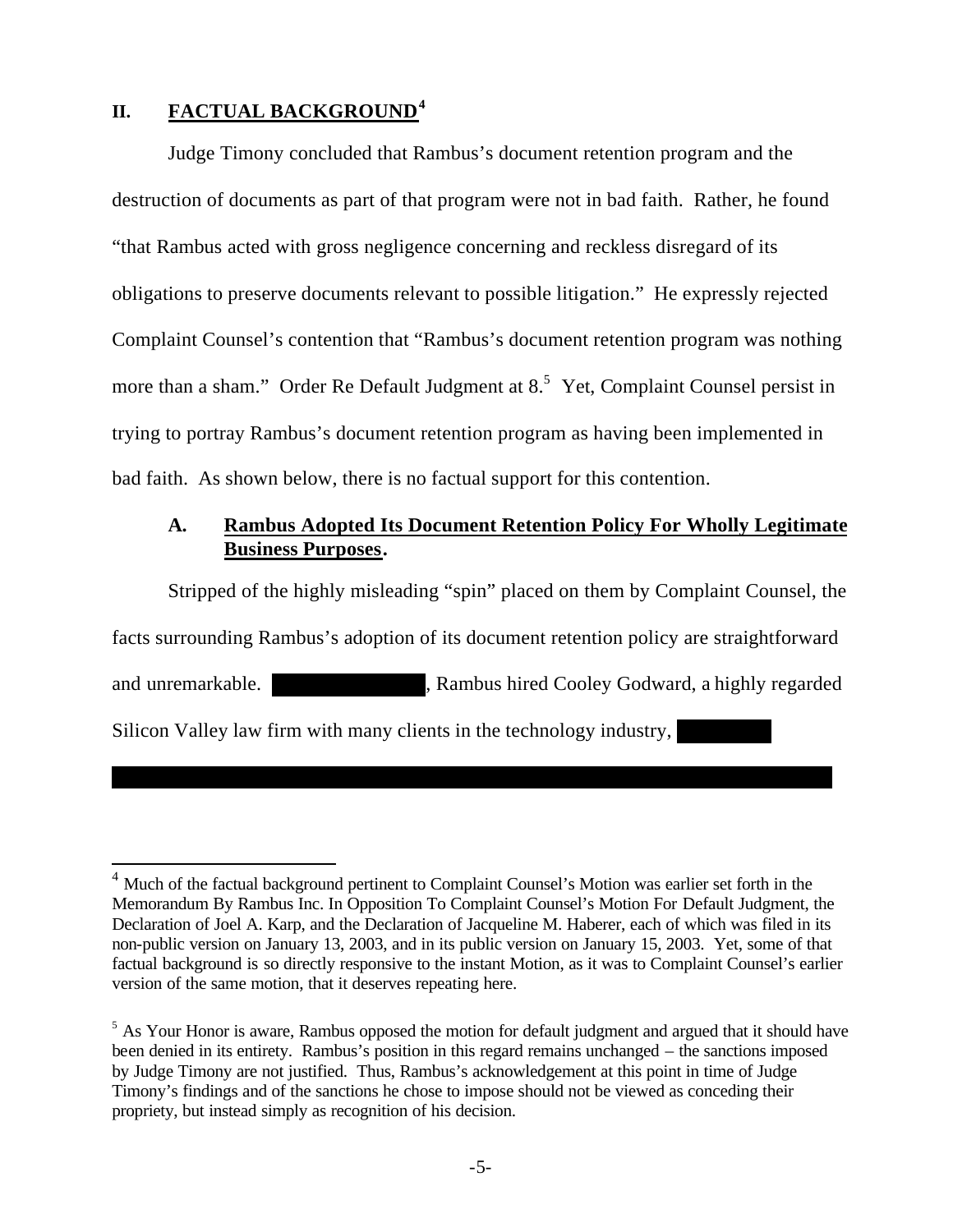

document retention policy originated with Rambus's outside counsel, and later was implemented by Joel Karp and others at Rambus.



 $6$  All of the deposition excerpts referenced in this memorandum, with one exception noted below, are attached to the Declaration of Jacqueline M. Haberer, filed on January 13, 2003. Unless Your Honor would prefer otherwise, Rambus will not refile those excerpts, and will simply refer to and rely on that prior filing.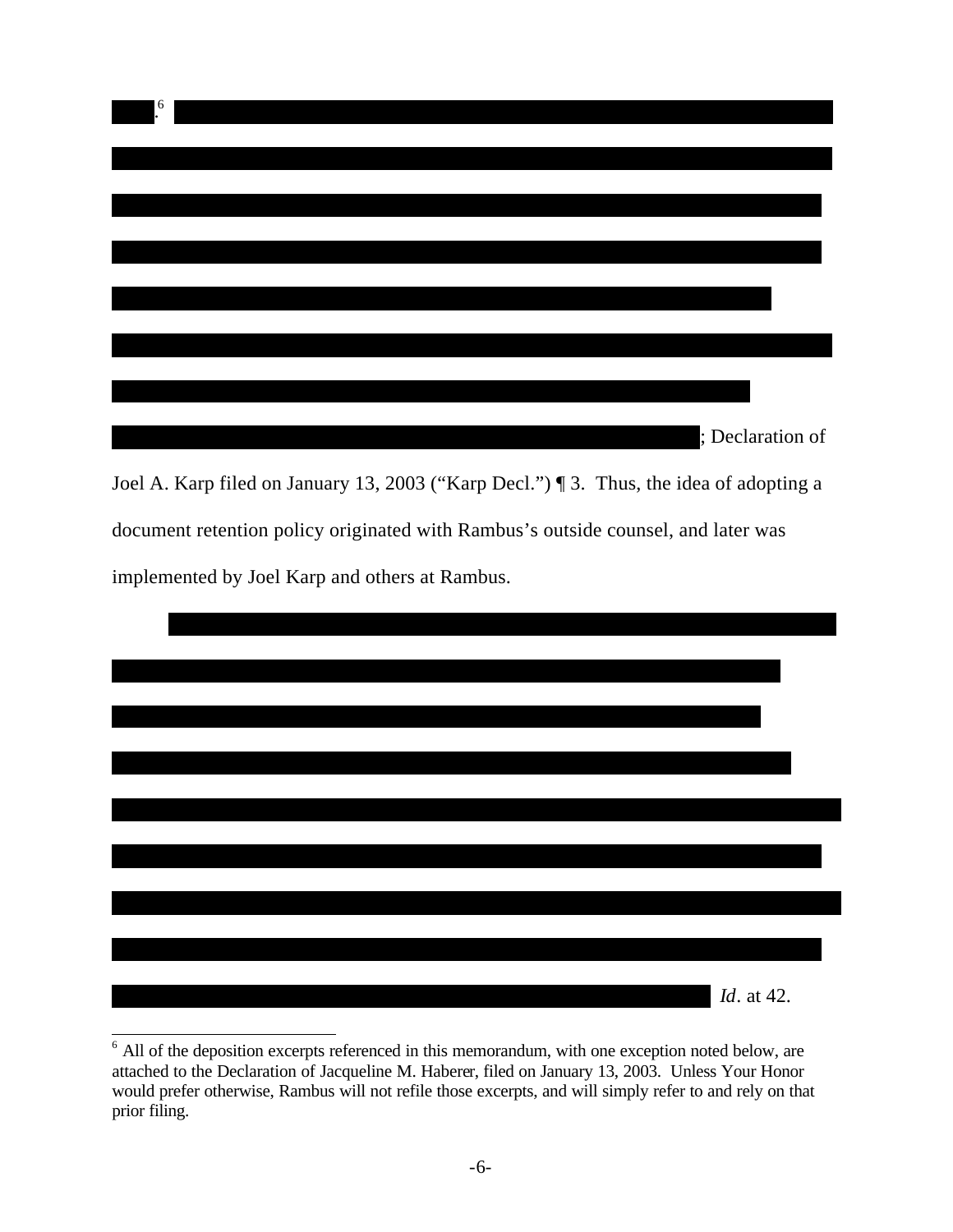Commentators universally agree that reducing the costs associated with reviewing and producing documents in response to subpoenas or discovery requests is a legitimate business concern and one of the principal benefits of adopting a document retention policy. *See*, *e.g.*, Jamie S. Gorelick, et al., Destruction of Evidence § 10.2, at 310 (1989 & Supp. 2003); John M. Fedders & Lauryn H. Guttenplan, *Document Retention and Destruction: Practical, Legal and Ethical Considerations*, 56 Notre Dame L. Rev. 1, 13 (1980).

Mr. Karp's concerns were similar. He testified that he was most concerned about a "third-party type request," in which Rambus, even though not a party to litigation, would be served with broad requests for documents. Karp Dep. Tr. at 335.

\*\*\*\*\*\*\*\*\*\*\*\*\*\*\*\*\*\*\*\*\*\*\*\*\*\*\*\*\*\*\*\*\*\*\*\*\*\*\*\*\*\*\*\*\*\*\*\*\*\*\*\*\*\*\*\*\*\*\*\*\*\*\*\*\*\*\*\*\*\*\*

\*\*\*\*\*\*\*\*\*\*\*\*\*\*\*\*\*\*\*\*\*\*\*\*\*\*\*\*\*\*\*\*\*\*\*\*\*\*\*\*\*\*\*\*\*\*\*\*\*\*\*\*\*\*\*\*\*\*\*\*\*\*\*\*\*\*\*\*\*\*\*

\*\*\*\*\*\*\*\*\*\*\*\*\*\*\*\*\*\*\*\*\*\*\*\*\*\*\*\*\*\*\*\*\*\*\*\*\*\*\*\*\*\*\*\*\*\*\*\*\*\*\*\*\*\*\*\*\*\*\*\*\*\*\*\*\*\*

*Id.* at 336. As Mr. Karp stated, his concern was not with the *contents* of the documents Rambus had accumulated during its eight-year corporate history, but with the sheer *volume* of those documents: "[M]y concern was that if I was ever asked to produce those thousands of back-up tapes, *regardless of what they concerned* – they did not just contain e-mail, they contained everything – that it would be a task that would be beyond the human endurance to have to try to figure out what was on those things." *Id*. at 348 (emphasis added); *see also id*. at 335 ("And there was a concern that there was so much stuff that people would not know even where to find the real stuff. There would be so many extraneous things that it was necessary to find out what's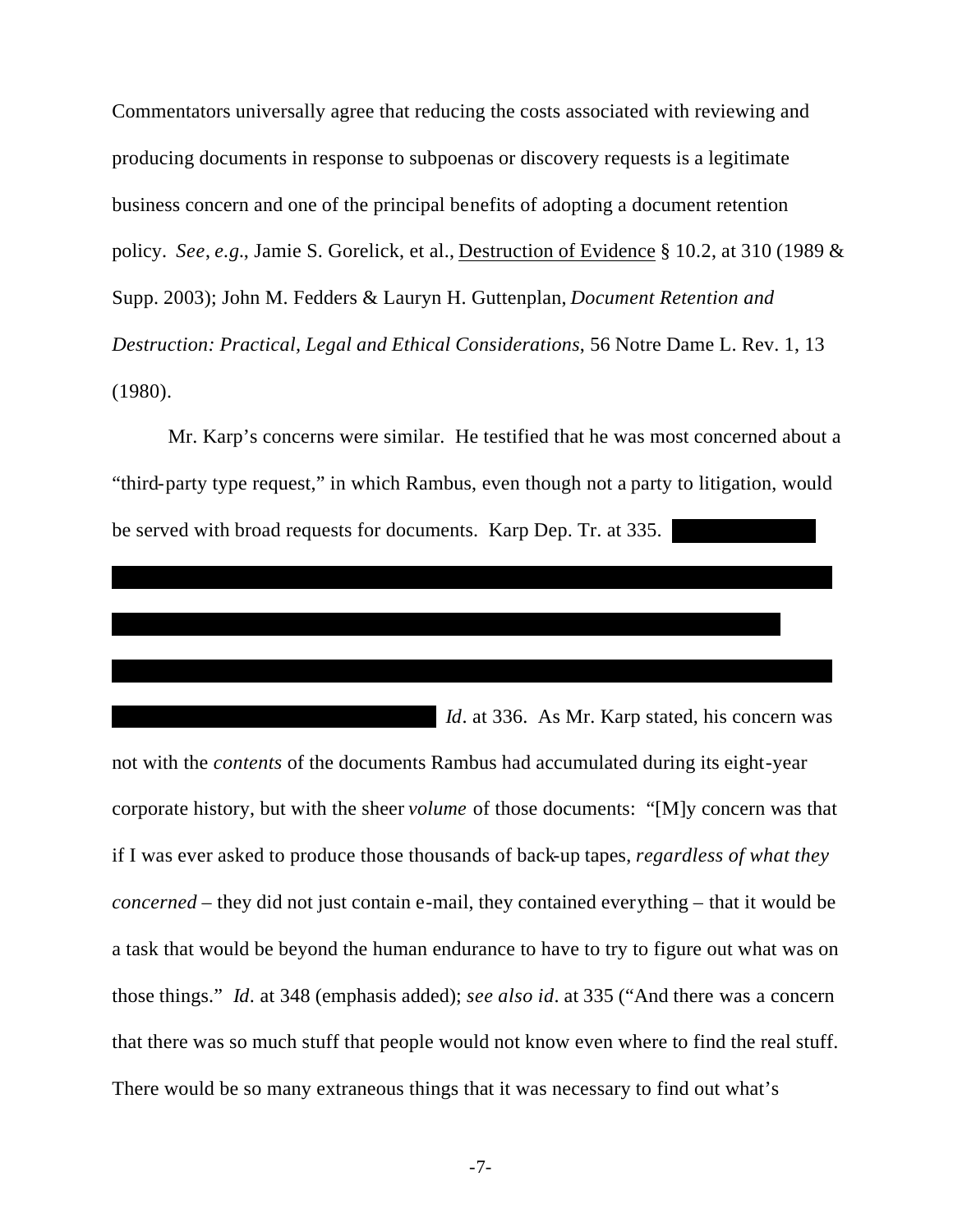extraneous and what's not.").

 $\overline{a}$ 

Mr. Karp, who is not a lawyer, drafted the document retention policy Rambus adopted in July 1998

. Karp Dep. Tr. at 342. The various provisions of the policy reflect standard features found in many document retention policies. For example, the policy covers all of the major categories of documents generated in the ordinary course of Rambus's business and notes, where applicable, legal requirements governing the length of time certain types of documents must be retained. *See* Fedders & Guttenplan, *supra*, at 14 (document retention policies must ensure that documents are retained for minimum periods specified by applicable law).<sup>7</sup> The policy makes clear that e-mail and computer files are subject to the same policies and treated in the same manner as documents on paper. *See* Patrick R. Grady, *Discovery of Computer Stored Documents and Computer Based Litigation Support Systems: Why Give Up More Than Necessary*, 14 J. Marshall J. Computer & Info. L. 523, 527-28 (1996) (document retention policies should cover electronic as well as paper documents). As a general rule, the policy specifies that drafts of documents, such as contracts and publicly filed documents, should not be retained. *See* Gorelick, et al., *supra*, § 9.7, at 303 ("Typically, for example, drafts of documents and rough sketches of products are not maintained."). And the policy seeks to ensure that documents of great value to the company, such as documents relating to proof of invention dates, are permanently

<sup>&</sup>lt;sup>7</sup> Complaint Counsel seem to imply that Rambus's policy is deficient because it is addressed only to broad categories of documents. However, that is an approach shared by many document retention policies. *See* Fedders & Guttenplan, *supra*, at 14 ("Some companies list by name each document to be retained or destroyed, while others prefer to list functional groups of documents.").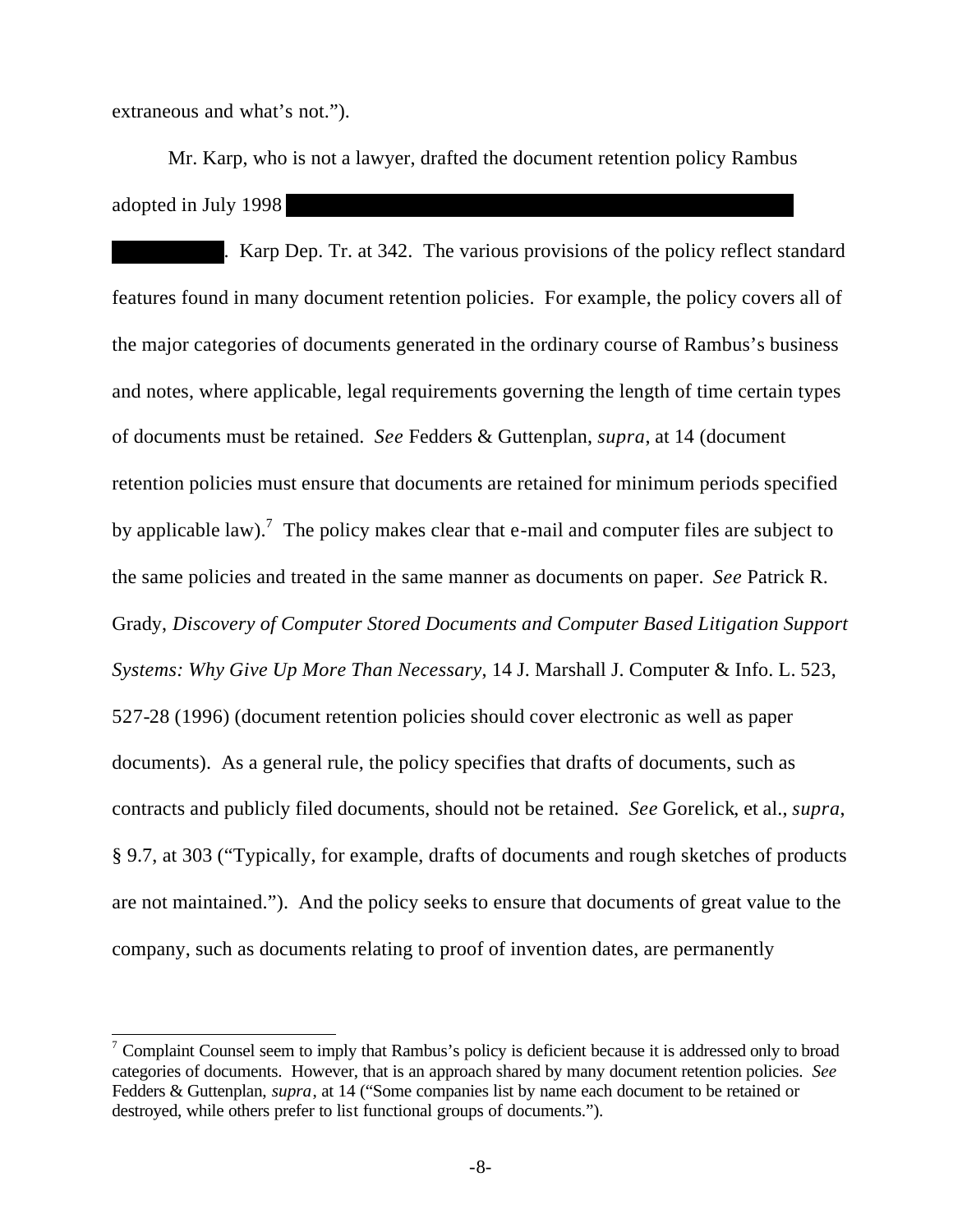retained.<sup>8</sup> *See also* Deposition of Joel Karp, taken on February 5, 2003 ("FTC Karp Dep. Tr."), at 186, a copy of the cited pages of which is attached hereto at Tab 1.

Complaint Counsel also have focused considerable attention on the policy's treatment of back-up tapes, seeming to suggest that a policy of maintaining back-up tapes for a period of three months is somehow untoward. In fact, however, retaining back-up tapes for three months and then reusing or recycling them is a widely accepted business practice. *See Linnen v. A.H. Robins Co.*, 1999 WL 462015 at \*1 (Mass. Super. Ct. 1999). Indeed, at many companies the retention period is significantly shorter. For example,

\*\*\*\*\*\*\*\*\*\*\*\*\*\*\*\*\*\*\*\*\*\*\*\*\*\*\*\*\*\*\*\*\*\*\*\*\*\*\*\*\*\*\*\*\*\*\*\*\*\*\*\*\*\*\*\*\*\*\*\*\*\*\*\*\*\*\*\*\*\*\*

 $\therefore$  Smith Dep. Tr. at 72.

Further, it is important to note that Rambus's policy regarding the retention of back-up tapes for three months says nothing about which specific e-mail messages should or should not be retained or how long e-mail messages themselves should be retained. It simply governs how long a *back-up* copy of e-mail will be maintained. As Allen Roberts, formerly Rambus's Vice President of Engineering, testified:

What this talks about is the back-up of information. Backup implies thatthe way backup works is that you take what is usually considered a taped record of what is on a computer disk file and put it on file an[d] store it someplace off line. That's what was meant by backup. There was no policy of going through and destroying or removing information. It was how long do you keep these backups.

 $\overline{a}$ 

<sup>&</sup>lt;sup>8</sup> Complaint Counsel have suggested that a policy that specifies the importance of preserving documents essential to a company's business, while allowing others to be discarded, is improper. However, precisely that principle is the foundation upon which any effective document retention policy is based. Fedders & Guttenplan, *supra*, at 14 (sound policies ensure that "vital records are identified and safeguarded"); *see* Christopher V. Cotton, *Document Retention Programs for Electronic Records: Applying a Reasonableness Standard to the Electronic Era*, 24 J. Corp. L. 417, 418 n.6 (1999) ("'Each company should institute a document retention program through which all documents no longer necessary from a business standpoint and not required to be maintained by tax, environmental or other laws are regularly destroyed.'").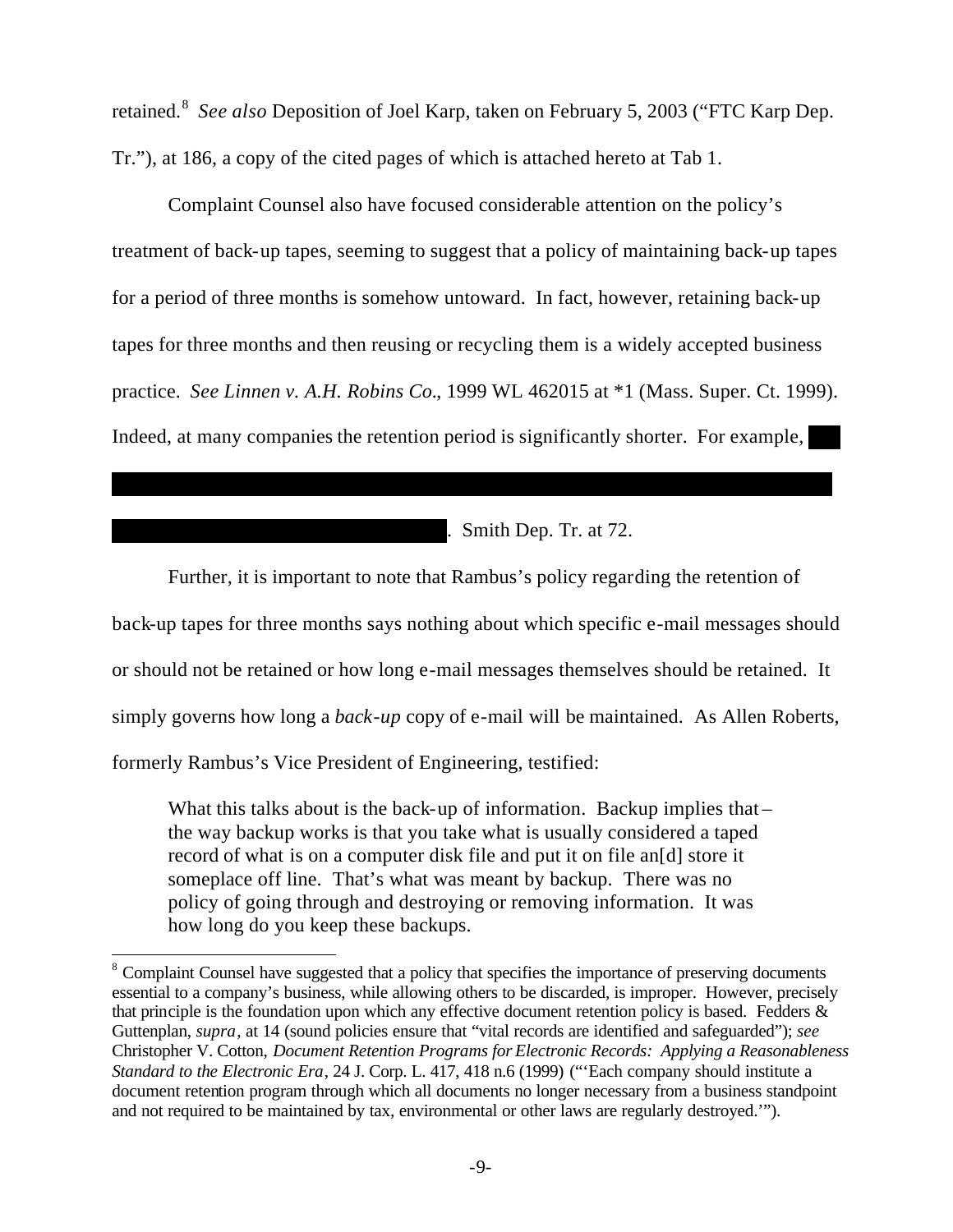policy itself specifically contemplates that some e-mail will need to be saved for more than three months, and provides that such e-mail "can be kept either in paper or a separate file on your hard drive."

For example, Complaint Counsel have placed heavy reliance on a March 16, 1998, e-mail from Mr. Roberts to Joseph Lau, which stated that "there is a growing worry about the e-mail back-ups as being discoverable information." CC Tab 82 at R200430. <sup>9</sup> When asked specifically what he meant by this, Mr. Roberts explained: "Just that there was email that would be something that would have to be gone through if there ever was litigation in the company. And that it was a vast volume of material that somebody would have to wade through at probably very expensive rates." Roberts Dep. Tr. at 144. Mr. Roberts also testified that concerns over the cost of review and production had nothing to do with whether e-mail stored on back-up tapes could be used against Rambus in litigation. The concern was simply that, given the volume of material that existed, if discovery requests were received "potentially all of that e-mail, *relevant or not*, would have to be reviewed, and that that was an expensive process." *Id*. at 146 (emphasis added); *see also id*. at 151 ("you're talking about a vast amount of information that, in theory, somebody would request and say we want to go through every single last byte at \$300 an hour times whatever"); *id*. at 148 (noting that the years of back-up tapes contained "tons and tons of information," and "that if there was litigation, . . . somebody very

<sup>&</sup>lt;sup>9</sup> "CC Tab" refers to the compilation of evidence submitted by Complaint Counsel in support of their motion for default judgment, filed on December 20, 2002, and is followed by the applicable tab and page references.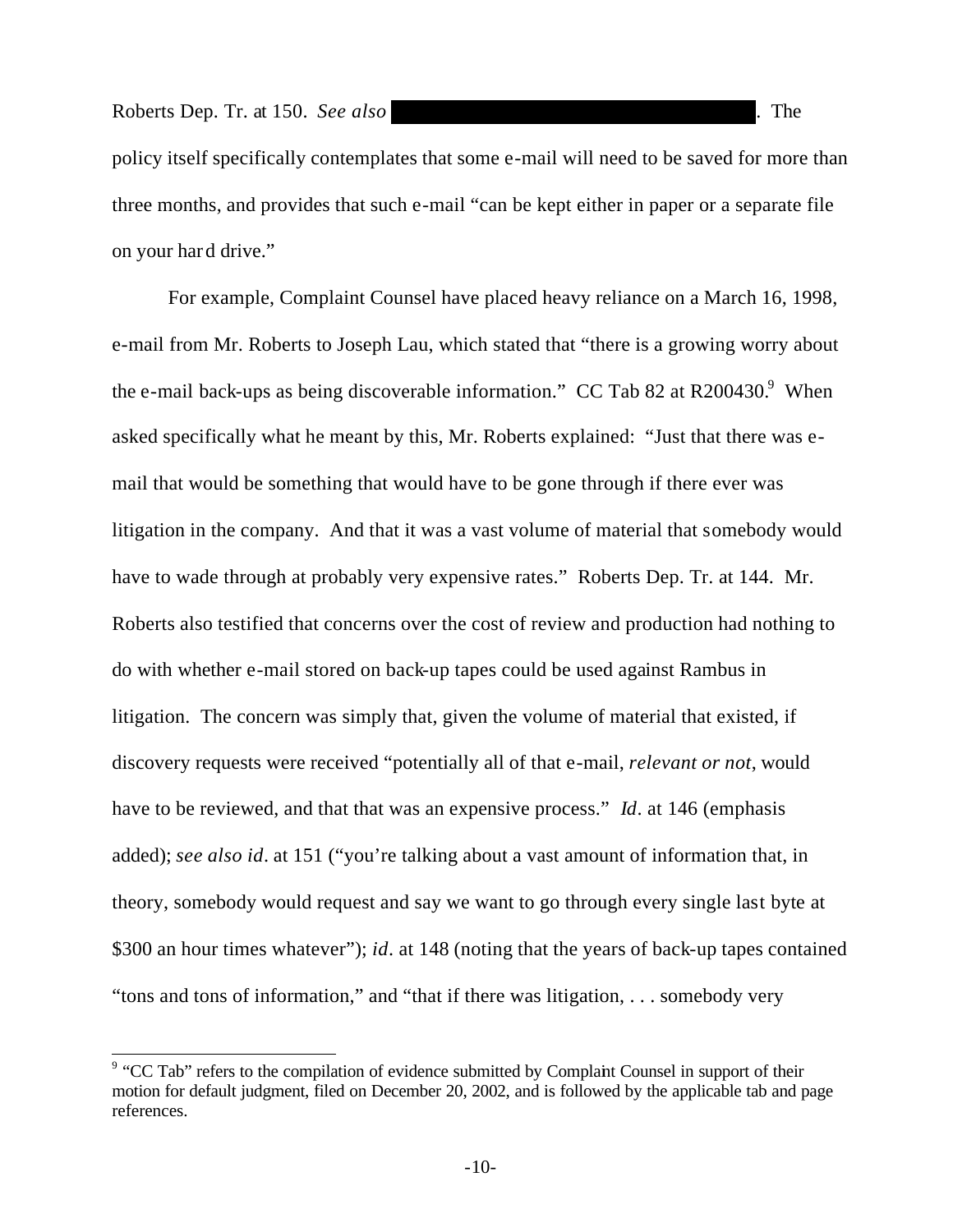expensive would have to go read through every word").

The testimony of other Rambus employees is to the same effect. For example, Richard Barth was specifically asked whether Mr. Karp was concerned that the company's engineers were keeping documents that might be harmful to Rambus in litigation. He responded:

I don't recall him being so much worried about documents that were harmful to Rambus in that it would reveal you know, some dastardly secret.

What I do remember is that, yeah, we are pack rats and the amount of stuff that we had was enormous. And the concern was that if we had to go and grind through all that and produce it, it would just kill us. We'd get no engineering done. All our resources would be consumed by plowing through old stuff.

Barth Dep. Tr. at 343-44.

As this evidence demonstrates, Rambus witnesses were concerned that maintaining vast volumes of documents and electronic files that were neither required by law to be kept nor needed by employees to perform their jobs would result in exorbitant drains on the company's financial and human resources simply to respond to the most routine request for documents.

# **B. Rambus's Document Retention Policy Was Implemented In A Manner Fully Consistent With Legitimate Business Practices.**

After the document retention policy had been finalized in July 1998, Mr. Karp began the process of making sure that all of the company's employees were familiar with

\*\*\*\*\*\*\*\*\*\*\*\*\*\*\*\*\*\*\*\*\*\*\*\*\*\*\*\*\*\*\*\*\*\*\*\*\*\*\*\*\*\*\*\*\*\*\*\*\*\*\*\*\*\*\*\*\*\*\*\*\*\*\*\*\*\*\*\*

it. That process proceeded in two steps. First, Mr. Karp

. CC Tab 46 at R300791. After that meeting, Mr. Karp then made a presentation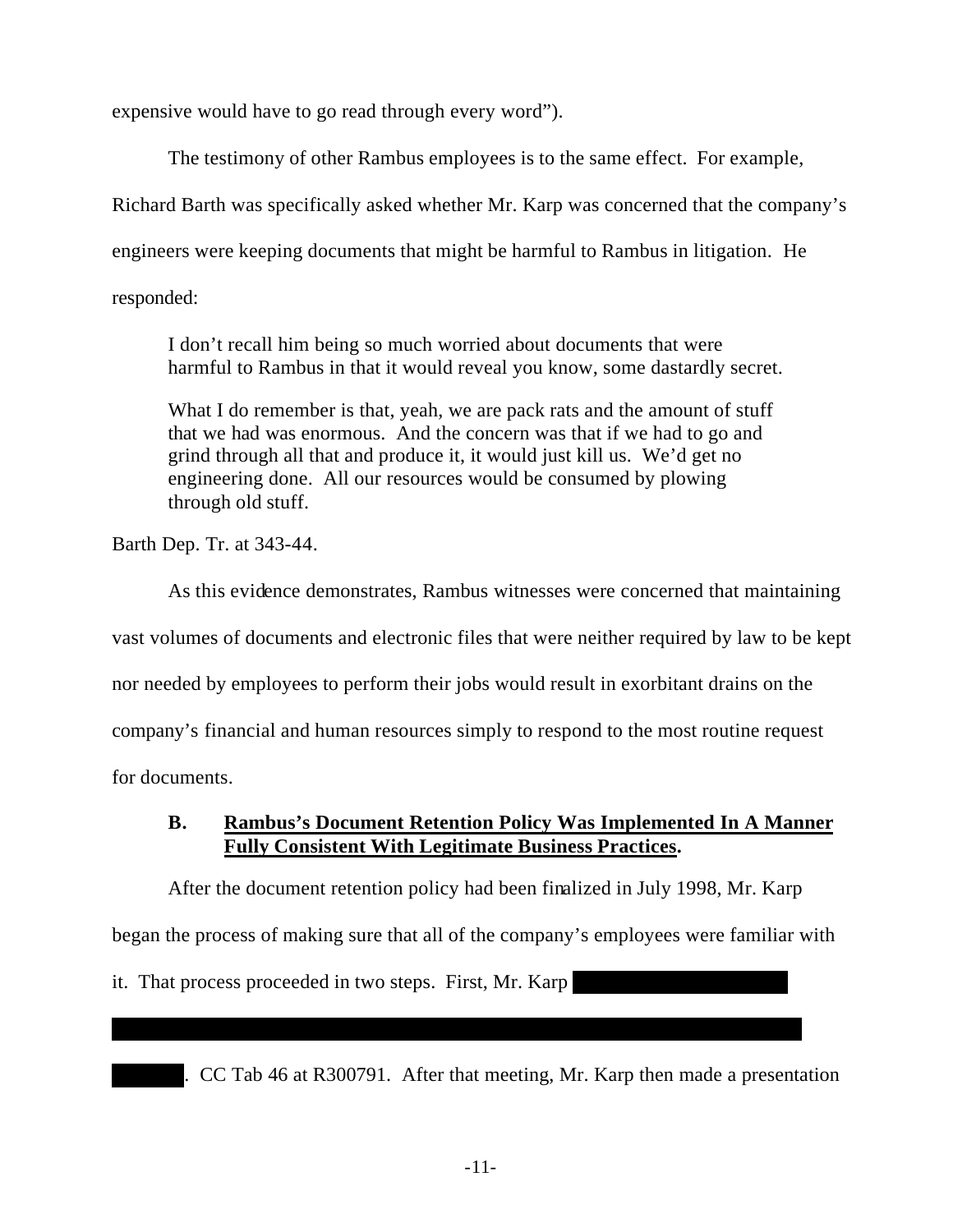to each of Rambus's operating divisions, during which he explained the terms of the policy, provided further guidance on how each division should go about implementing the policy, and answered any questions employees had about the policy. Karp Decl. ¶ 4. Mr. Karp used a series of overhead slides in making these presentations, which are attached as Exhibit B to his declaration.

In explaining how the policy should be implemented, Mr. Karp encouraged employees to "LOOK FOR THINGS TO KEEP" and to "LOOK FOR REASONS TO KEEP IT." Karp Decl. Exh. B at R124530, R124531, R124534-R124538. Testimony earlier cited by Complaint Counsel confirms the nature of the guidance Mr. Karp gave during his presentations. *See* Motion for Default Judgment at 2 (quoting testimony of Richard Crisp) ("I definitely made an attempt to go through my file and *look for things to keep* . . . as [Mr. Karp] had directed us to do.") (emphasis added).

Nor did Mr. Karp, or anyone else at Rambus, direct employees to target the elimination of either JEDEC-related documents or any other category of documents that Rambus might fear would be damaging in future litigation. Mr. Crisp, for example, testified that "nobody came in and told me specifically, 'Throw away these kinds of things and keep these kinds of things.'" CC Tab 1 at 844. That no such directive to "seek out and destroy" JEDEC-related documents was given is also confirmed by the fact that employees did *not* destroy such documents after the document retention policy was implemented. Mr. Roberts, for example, testified that he saved JEDEC-related e-mails from Mr. Crisp on his computer:

Q: But you got rid of some of them after Joel Karp's meeting? . . .

-12-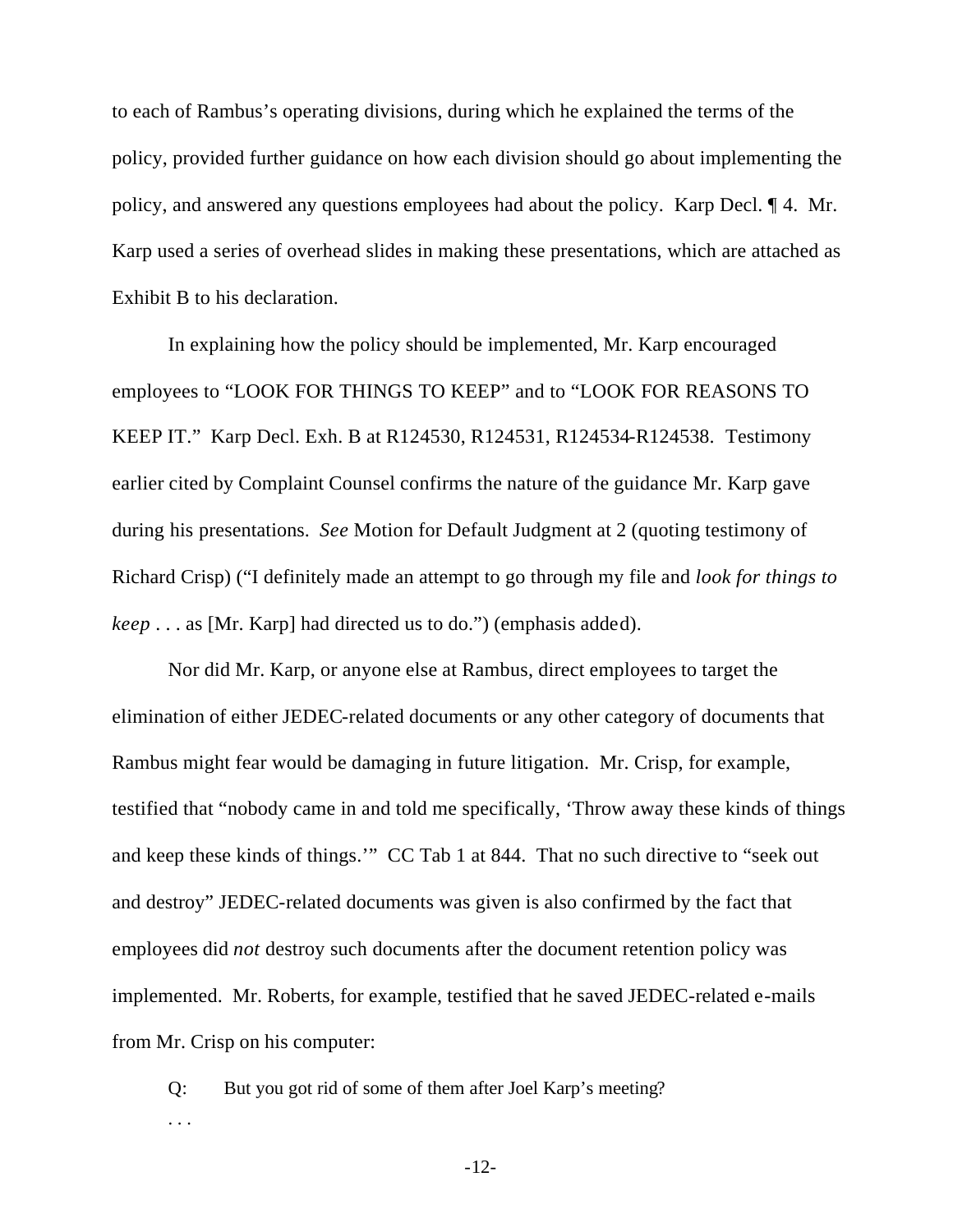THE WITNESS: Relative to JEDEC?

Q: Yes, JEDEC e-mails.

A: No, I don't believe so.

Q: Why not?

A: That wasn't high on my list of things to do.

Q: Why were you saving Richard Crisp JEDEC e-mails on your computer in the first place?

A: One could ask why you save all kinds of e-mails . . . . [I]t was nothing other than just being pack rattish.

CC Tab 3 at 338.

Lester Vincent, Rambus's outside patent counsel at the time, also was asked to

comply with Rambus's document retention policy soon after it was implemented. In

\*\*\*\*\*\*\*\*\*\*\*\*\*\*\*\*\*\*\*\*\*\*\*\*\*\*\*\*\*\*\*\*\*\*\*\*\*\*\*\*\*\*\*\*\*\*\*\*\*\*\*\*\*\*\*\*\*\*\*\*\*\*\*\*\*\*\*\*\*\*

accordance with the policy, \*\*\*\*\*\*\*\*\*\*\*\*\*\*\*\*\*\*\*\*\*\*\*\*\*\*\*\*\*\*\*\*\*\*\*\*\*\*\*\*\*\*\*\*\*\*\*\*

 $\frac{1}{2}$  CC Tab 102 at 425-26. Notably, he did not discard documents

relating to JEDEC or Rambus's participation in JEDEC:



*Id.* at 416; *see also* Barth Dep. Tr. at 344 ("Q: Did you throw away any documents that might have related to JEDEC? A: That's highly unlikely.").

The fact that individuals who complied with the document retention policy did not discard JEDEC-related documents demonstrates that no directive targeted at such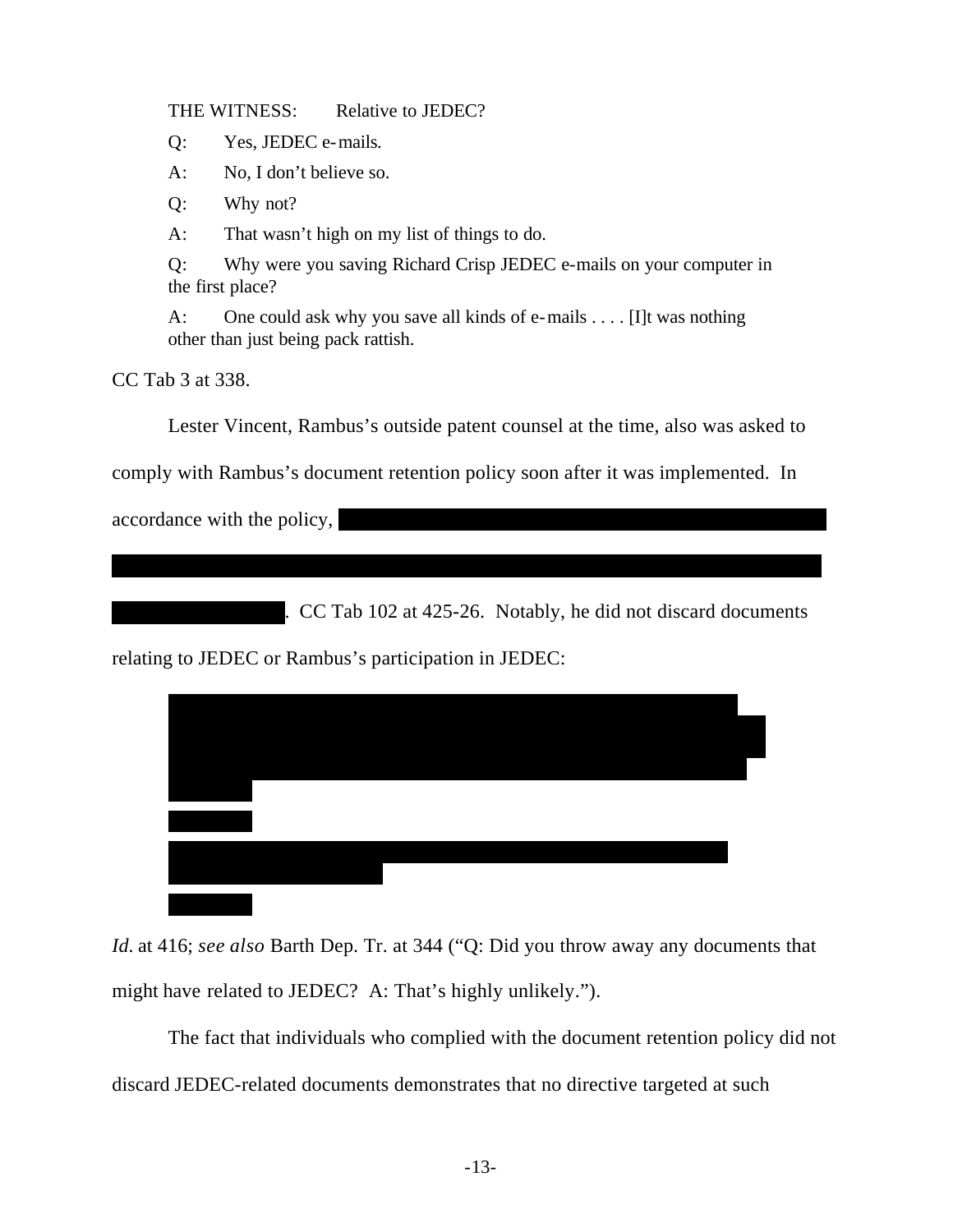documents was ever given. Indeed, had Rambus's document retention policy been a "sham" designed to eliminate specific types of documents that would be harmful to Rambus in future litigation involving JEDEC-compliant parts, one would expect very specific individuals – such as Messrs. Tate, Crisp, Barth, Vincent, Karp, and Roberts – to have discarded all JEDEC-related documents. Instead, these individuals have produced volumes of relevant documents and given many days of deposition testimony, none of which even hints that harmful evidence was targeted for elimination.

More fundamentally, however, Complaint Counsel's entire argument is premised on the false assumption that Rambus violated JEDEC's patent disclosure policy and feared that its conduct at JEDEC would render its patents unenforceable. As Rambus has noted elsewhere, there is now overwhelming evidence that JEDEC merely encouraged, but did not *require*, the disclosure of patent applications. *See* Memorandum by Rambus Inc. in Response to Motion by Department of Justice to Halt Discovery Relating to the DRAM Grand Jury at 4 (filed January 3, 2003); Memorandum in Support of Respondent Rambus Inc.'s Motion for Summary Decision at 12-33 (filed February 27, 2003). For example, in the September 1994 JC42 Members' Manual at 3 (attached at Tab 2), members are told that JEDEC will "adhere rigidly" to the EIA policies contained in EP-7-A and EP-3-F.<sup>10</sup> These manuals, copies of which are attached at Tabs 4 and 5, contain absolutely no suggestion that patent applications need be disclosed. That the EIA policies did not require the disclosure of patent applications was confirmed in January 1996 by formal

 $\overline{\phantom{a}}$ 

<sup>&</sup>lt;sup>10</sup> That EIA manuals take precedence over JEDEC manuals was confirmed by JEDEC President John Kelly during his *Infineon* trial testimony: "The JEDEC manual is subordinate to the EIA manual, ... because in the hierarchy of EIA, JEDEC was subordinate to EIA." April 30, 2001 *Infineon* Trial Tr. at 317 (attached at Tab 3).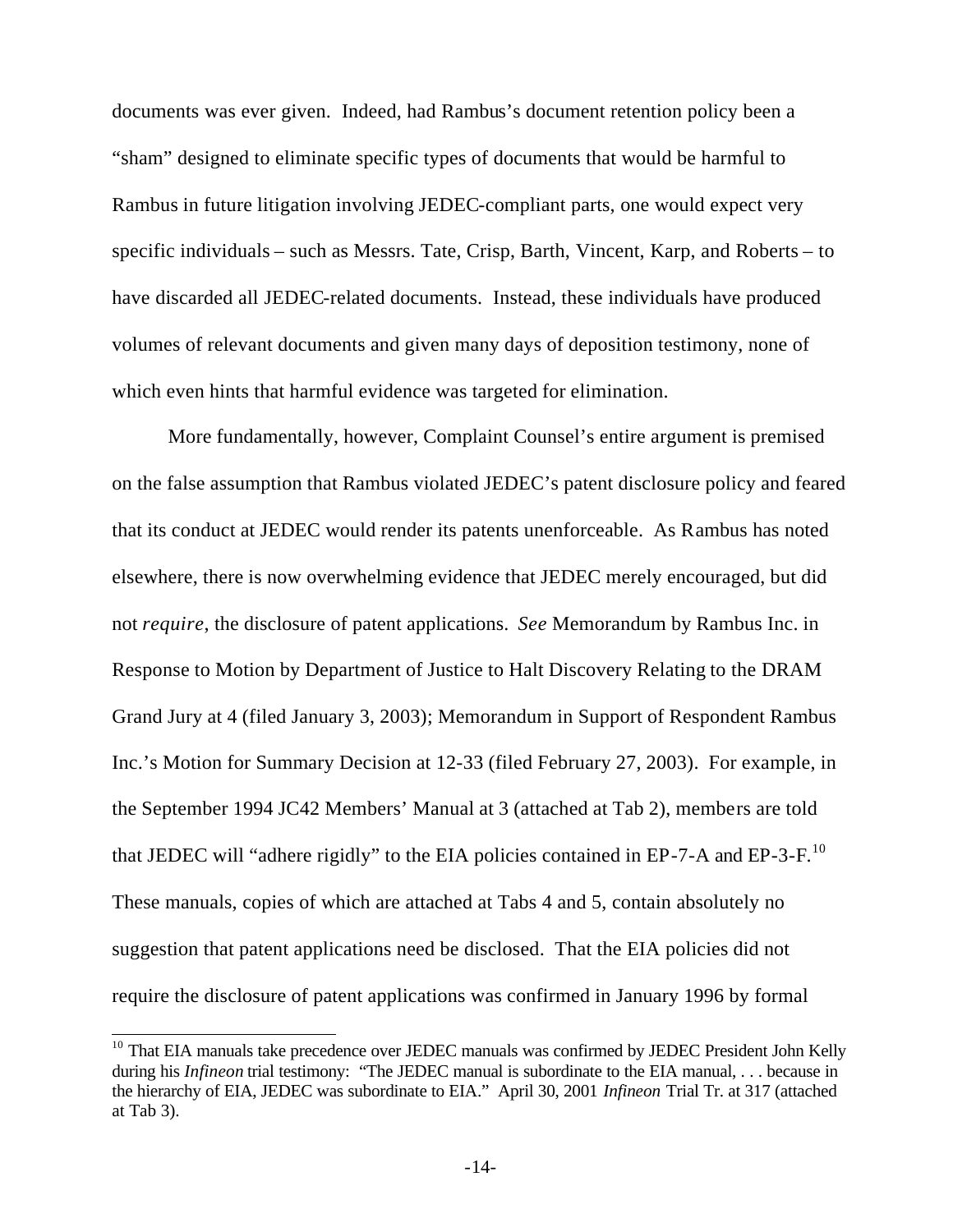comments submitted by EIA to the FTC in connection with a proposed Consent Order between the FTC and Dell Computer Corporation. (A copy of these comments is attached at Tab 6.) In its comments, EIA stated that "allowing patented technology in standards is pro competitive." It went on to state that it "encourages the early, voluntary disclosure of patents that relate to the standards in work." There was absolutely no suggestion that disclosure of patent applications was other than "voluntary."<sup>11</sup> As recently as February 2000, JEDEC's Board of Directors confirmed that the disclosure of patent applications was at most "voluntary" and that it was *not* required under JEDEC's patent policy but was merely "encourage[d]." *See* excerpt from February 7-8, 2000, JEDEC Board meeting, attached at Tab 7.<sup>12</sup>

Thus, Complaint Counsel ask Your Honor to impose rebuttable presumptions or adverse inferences without any showing that material evidence relating to those issues was not preserved. They also ask Your Honor to impose rebuttal presumptions or adverse inferences that are flatly contradicted by the evidence readily available to both sides. As demonstrated below, these desperate efforts on Complaint Counsel's part to create a "winning strategy" that is based not on evidence and not on reality, but on fiction, should be rejected.

 $\overline{a}$ 

 $11$  The JC42 Members' Manual is generally to the same effect, although it suggests that a sponsor or presenter, which Rambus never was, should disclose patent applications that it possesses if they would read on the proposal being made. *See* Tab 2 at 3.

<sup>&</sup>lt;sup>12</sup> A few days after the February 2000 JEDEC Board meeting, long-time JEDEC/EIA Secretary Ken McGhee sent an e-mail to the JEDEC 42.4 committee confirming what had been set forth in the official minutes and explaining that disclosure of patent applications goes "one step beyond the patent policy," and noting that such disclosure "cannot be required of members at meetings." *See* February 11, 2000, e-mail, attached at Tab 8.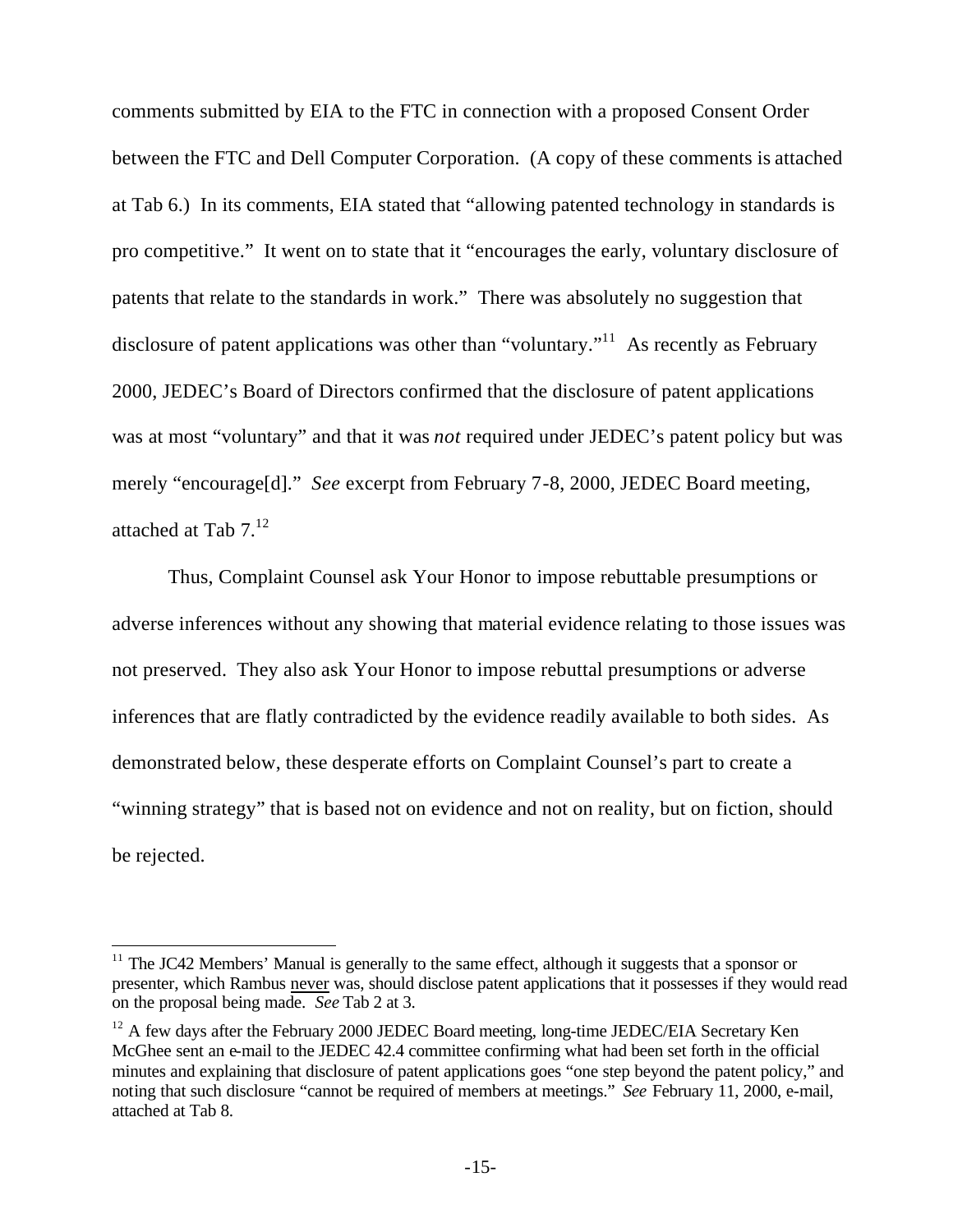#### **III. ARGUMENT**

#### **A. Complaint Counsel Fail To Satisfy The Standard For Reconsideration.**

Complaint Counsel's briefing in support of their Motion for Default Judgment was 125 pages in length. This was supplemented by 118 exhibits, totaling several hundred pages more. Being fully advised by these voluminous filings, Judge Timony selected certain remedies that he deemed appropriate, and rejected others. Complaint Counsel now ask Your Honor to revisit Judge Timony's determinations, to impose additional sanctions on Rambus, and to change the very nature of the sanctions Judge Timony chose to impose.

It is clear that Complaint Counsel disagree with Judge Timony's Order Re Default Judgment. Although stating that they do not challenge his choice of remedies, namely, his imposition of seven rebuttable presumptions, they clearly do. *See, e.g,* Complaint Counsel's Motion at 2, note 2. Complaint Counsel ask Your Honor to impose on Rambus an additional 100 rebuttable adverse presumptions, although Complaint Counsel now refer to them as adverse inferences. These 100 new proposed adverse inferences are intended to "gut" Rambus's defense, but Complaint Counsel ask for even more, requesting Your Honor to decide that adverse inferences are not rebuttable except upon a showing by Rambus of clear and convincing contrary evidence. What Complaint Counsel are asking, then, is that Yo ur Honor completely redesign Judge Timony's Order Re Default Judgment by adding 100 more rebuttable adverse inferences and by raising the burden imposed on Rambus to rebut those inferences to what Complaint Counsel obviously hope will be unachievable heights. It is obvious that what Complaint Counsel are asking is that Your Honor reconsider the Order Re Default Judgment entered by Judge Timony. But as set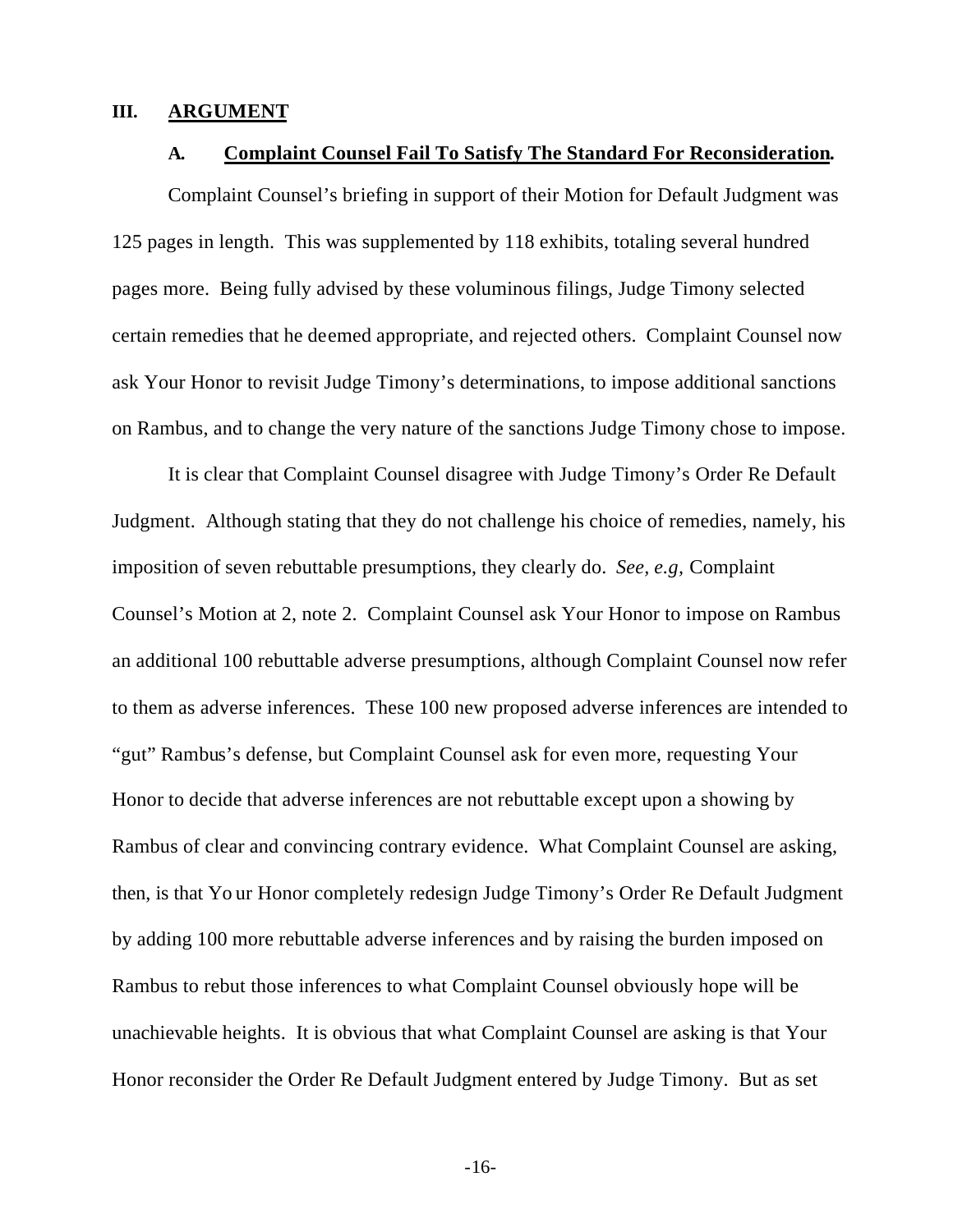forth below, they fail to satisfy the standard Your Honor articulated quite plainly just the day before Complaint Counsel filed the instant Motion.

In Your Honor's March 26 Order Denying Respondent's Applications, at page 8, you set forth the following standard for motions for reconsideration:

"Motions for reconsideration should be granted only sparingly. *Karr v. Castle*, 768 F. Supp. 1087, 1090 (D. Del. 1991). Such motions should be granted only where: (1) there has been an intervening change in controlling law; (2) new evidence is available; or (3) there is a need to correct clear error or manifest injustice. *Regency Communications, Inc. v. Cleartel Communications, Inc.*, 212 F.Supp.2d 1, 3 (D.D.C. 2002). Reconsideration motions are not intended to be opportunities "to take a second bite at the apple" and relitigate previously decided matters. *Greenwald v. Orb Communications & Marketing, Inc.*, 2003 WL 660844 at \*1 (S.D.N.Y. Feb. 27, 2003)."

Complaint Counsel do not contend that there has been an intervening change in controlling law, nor do they contend that Judge Timony committed clear error or that his Order Re Default Judgment constituted manifest injustice. Rather, to the extent they make any effort to justify their motion for reconsideration, their effort is based solely on their recent discovery of two e-mails. However, these e-mails fall far short of establishing new evidence that would justify a motion for reconsideration.

The first e-mail on which Complaint Counsel rely, Ed Larsen's September 2, 1998, e-mail to "staff@rambus.com" simply announces that the following day, Thursday, September 3, is the day on which documents to be destroyed will be collected for shredding. There is nothing new about this fact. *See, e.g.*, Motion for Default Judgment at 48. And the fact that, at the end of the day, there would be a "celebration" in the "new  $1<sup>st</sup>$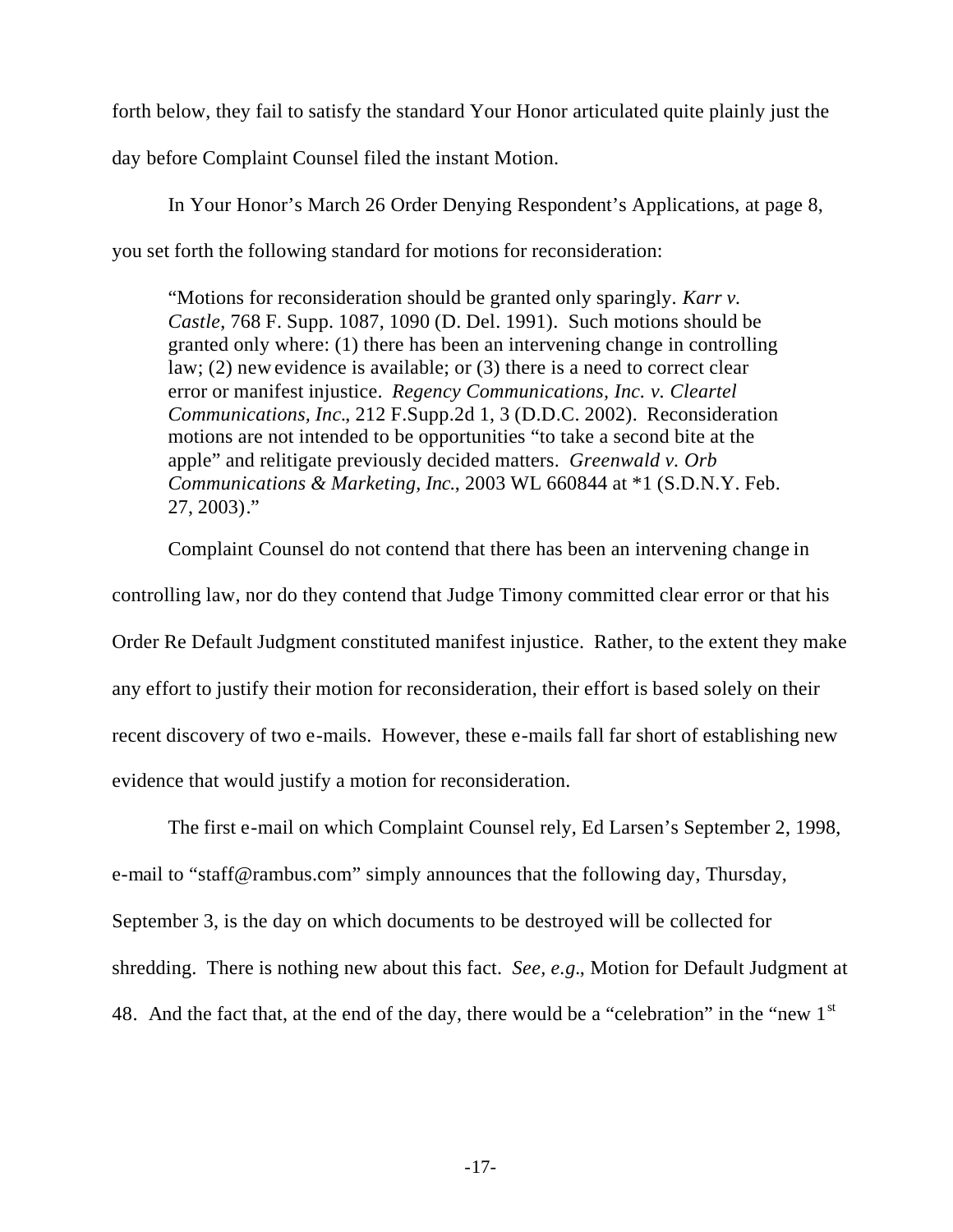floor open area" seems surprisingly immaterial.  $^{13}$ 

 $\overline{a}$ 

The second e-mail also contains nothing new. It simply establishes that the volume of paper, print-outs, net lists, schematics, simulation results, old telephone books, and other materials that were identified to be shredded was large. But this is not a new fact. As Complaint Counsel point out in their Motion, *see, e.g.,* Motion at n. 11, they presented Judge Timony with ample evidence that large volumes of paper (collected in burlap bags) and "thousands of electronic back-up tapes, containing equally massive amounts of e-mail and other documentation," (Motion at 7) were destroyed.<sup>14</sup> Obtaining a more specific count of the number of pages picked up by the shredding company – for which this e-mail is of limited evidentiary value – can hardly justify reconsideration and 100 more adverse inferences.

Lacking any intervening change in the controlling law, unable to point to any manifest injustice that would result from Judge Timony's Order Re Default Judgment or to any clear error underlying it, and failing to point to any "new" facts that were not already presented to Judge Timony, Complaint Counsel fail to justify reconsideration of the Order Re Default Judgment. On this ground alone the Motion can and should be denied.

<sup>&</sup>lt;sup>13</sup> Mr. Larsen was Vice President of Administration. The fact that he would be reminding people of "collection day" is hardly surprising. It also is not surprising that he would look for an excuse to hold a "celebration" in the new open area on the first floor. This was, after all, a very small company trying to build and maintain *esprit de corps*.

<sup>&</sup>lt;sup>14</sup> In their Motion for Default, Complaint Counsel also argued that "Rambus destroyed massive numbers of Rambus documents, including documents directly relevant to this litigation" and that the evidence destroyed included "literally thousands of back-up tapes," "e-mails" and "files." Motion for Default at 61- 62.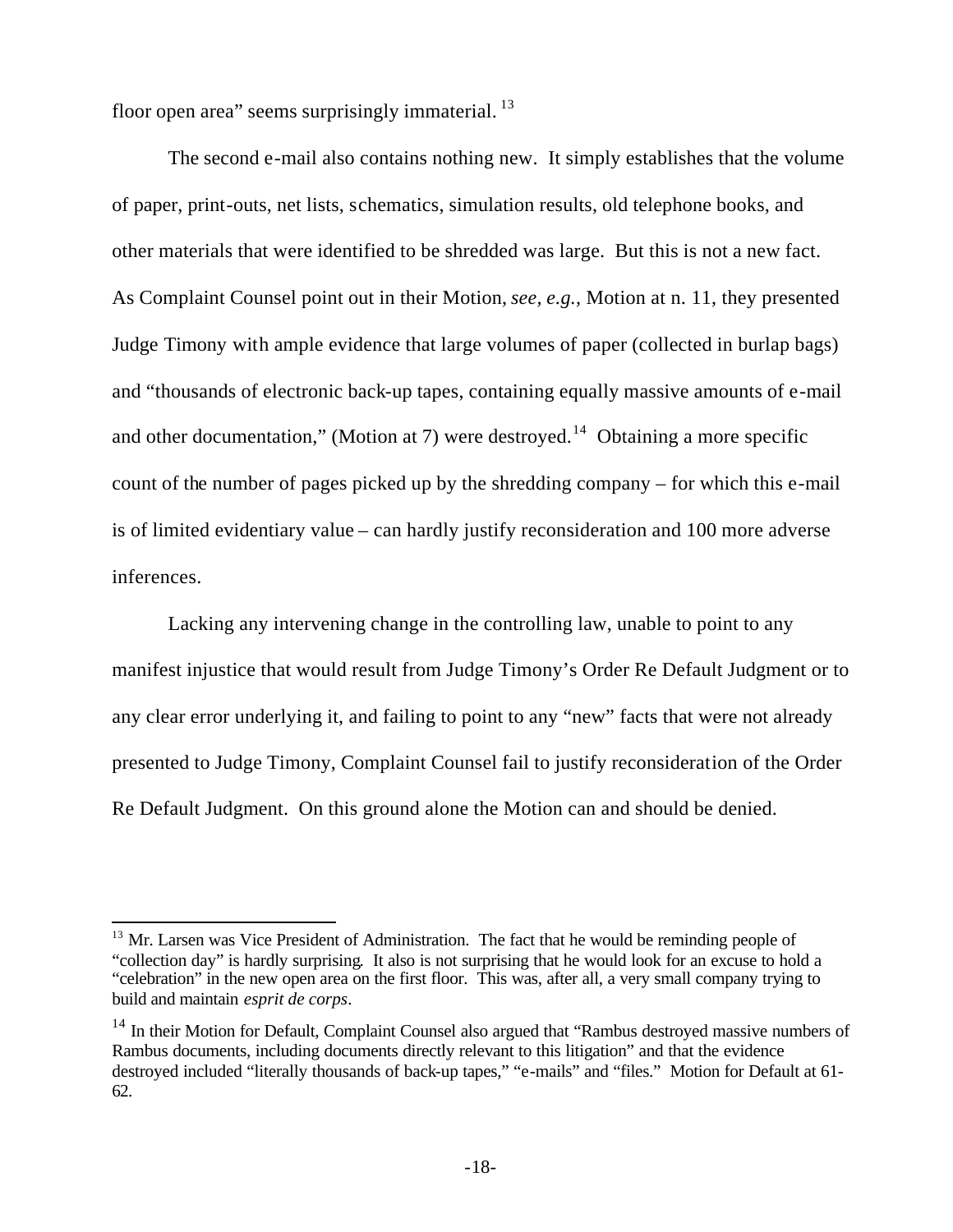# **B. Complaint Counsel Fail To Show Any Nexus Or Causal Link Between Rambus's Document Retention Policy And Any Of The 100 Adverse Inferences Complaint Counsel Ask Your Honor To Impose.**

There must be a nexus between evidence that has not been preserved and any adverse inference to be drawn. *E.g.*, *Applied Telematics, Inc. v. Sprint Communications Co.*, 1996 U.S. Dist. LEXIS 14053, \*11 (E.D. Pa. 1996) ("[t]he parties agree that plaintiff must show a nexus between the proposed inference and the destroyed evidence"). Put differently, the destruction of evidence must have prejudiced the other party and the presumption must address that prejudice. *E.g.*, *Dillon v. Nissan Motor Co.,* 986 F.2d 263, 267 (8th Cir. 1993); *Donais v. United States*, 1997 U.S. Dist. LEXIS 14509, \*22-24 (N.D. Ill., 1997); Gorelick, et al., *supra*, § 3.17, at 127 & Supp. 160 ("[a]lthough courts demand prejudice before awarding sanctions, demonstrating prejudice in practice means establishing that the destroyed material is directly relevant to issues in the case, usually allegations in the parties' pleadings"). As the *Donais* court explained:

The second factor to consider in determining the appropriateness of an adverse inference instruction is the content of the evidence destroyed. This factor is generally broken down into three subparts: (1) whether the evidence was relevant to the lawsuit; (2) whether the evidence would have supported the inference sought; and (3) whether the non-destroying party has suffered prejudice from the destruction of the evidence.

*Donais*, 1997 U.S. Dist. LEXIS 24068 at \*22-23.

Examining Complaint Counsel's Motion carefully reveals that Complaint Counsel have made almost no effort to show what specific evidence was not preserved. *See* Motion at 7 n.12. Significantly, Complaint Counsel provide no response to Rambus's detailed showing that copies of all JEDEC-related documents were maintained. *See supra* at 11-14.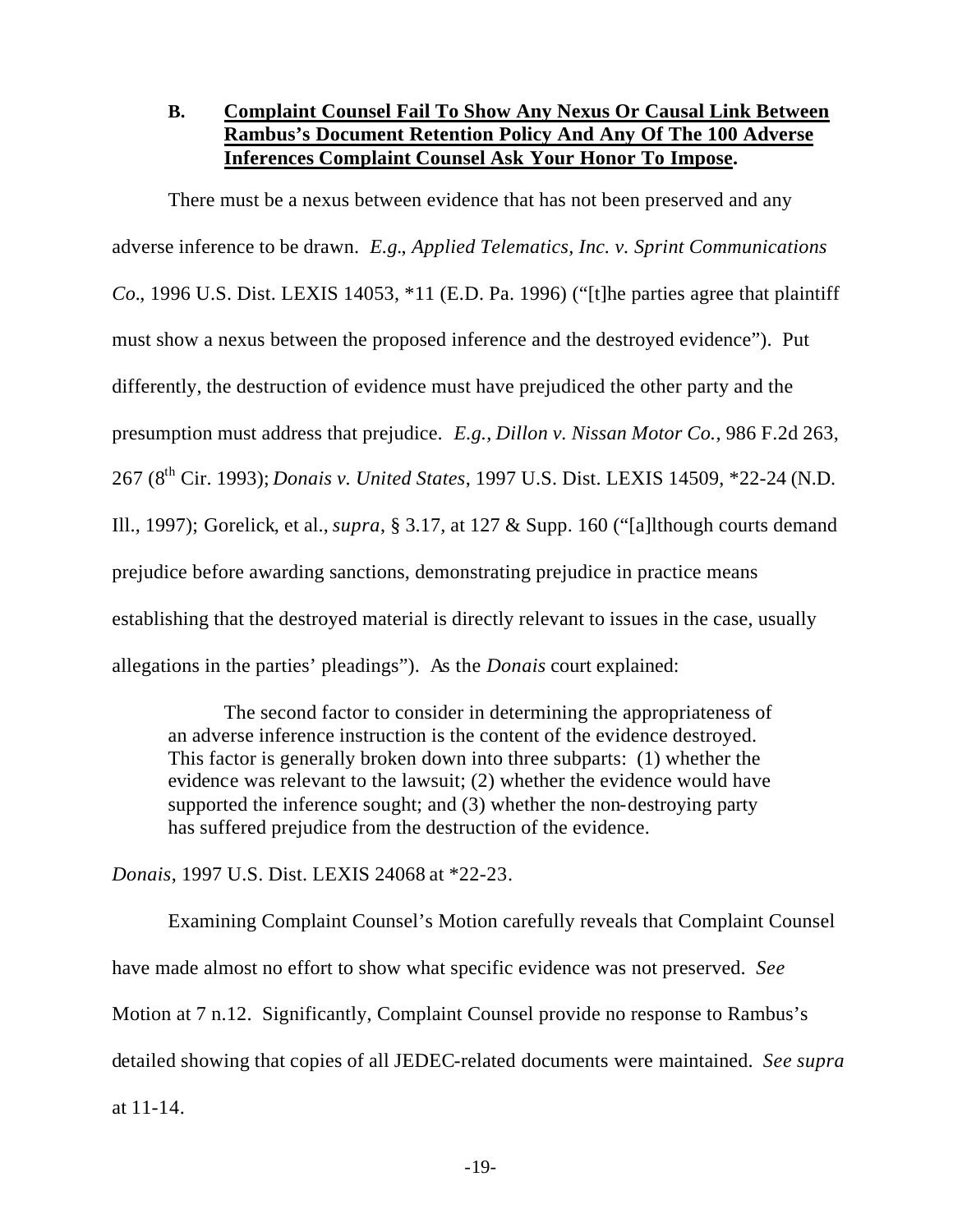Even more importantly, however, Complaint Counsel make absolutely no effort to show that evidence not preserved would have supported even one, let alone all, of the 100 adverse inferences they ask Your Honor to impose. They also make absolutely no showing that they have suffered prejudice, or that the evidence they need to establish their claims is not available from other sources.<sup>15</sup> To illustrate Complaint Counsel's failure to demonstrate the required nexus between the inferences they seek and the evidence they contend was not preserved, Rambus's counsel append as Attachment A an annotated version of Complaint Counsel's "corrected" Attachment A. In this annotated version we point out, inference by inference, that there is in fact no nexus between the inferences proposed by Complaint Counsel and any evidence not preserved. In other words, even though Complaint Counsel have not carried their burden, or even attempted it, we have taken on the task of illustrating how we would rebut it if they had.

Rather than attempting to carry their burden, Complaint Counsel seek instead to demonstrate that Judge Timony did not punish Rambus harshly enough. In doing so, they run afoul of at least two issues of constitutional moment. First, in seeking just to punish Rambus, they run afoul of the Fifth Amendment. *See, e.g., Hovey v. Elliott*, 167 U.S. 409, 413 (1897); *Hammond Packing Co. v. Arkansas*, 212 U.S. 322, 349-50 (1909); *Societe Internationale Pour Participations Industrielles er Commerciales, S.A. v. Rogers*, 357 U.S. 197, 210-212 (1958).

Second, they seek to punish Rambus because it has exercised its First Amendment right to defend itself from unfair press attacks and to keep its shareholders informed.

 $\overline{a}$ 

<sup>&</sup>lt;sup>15</sup> For instance, Complaint Counsel would have no ground for complaint if Rambus had not maintained all the copies of JEDEC minutes it received, since a full set of those minutes is available from JEDEC.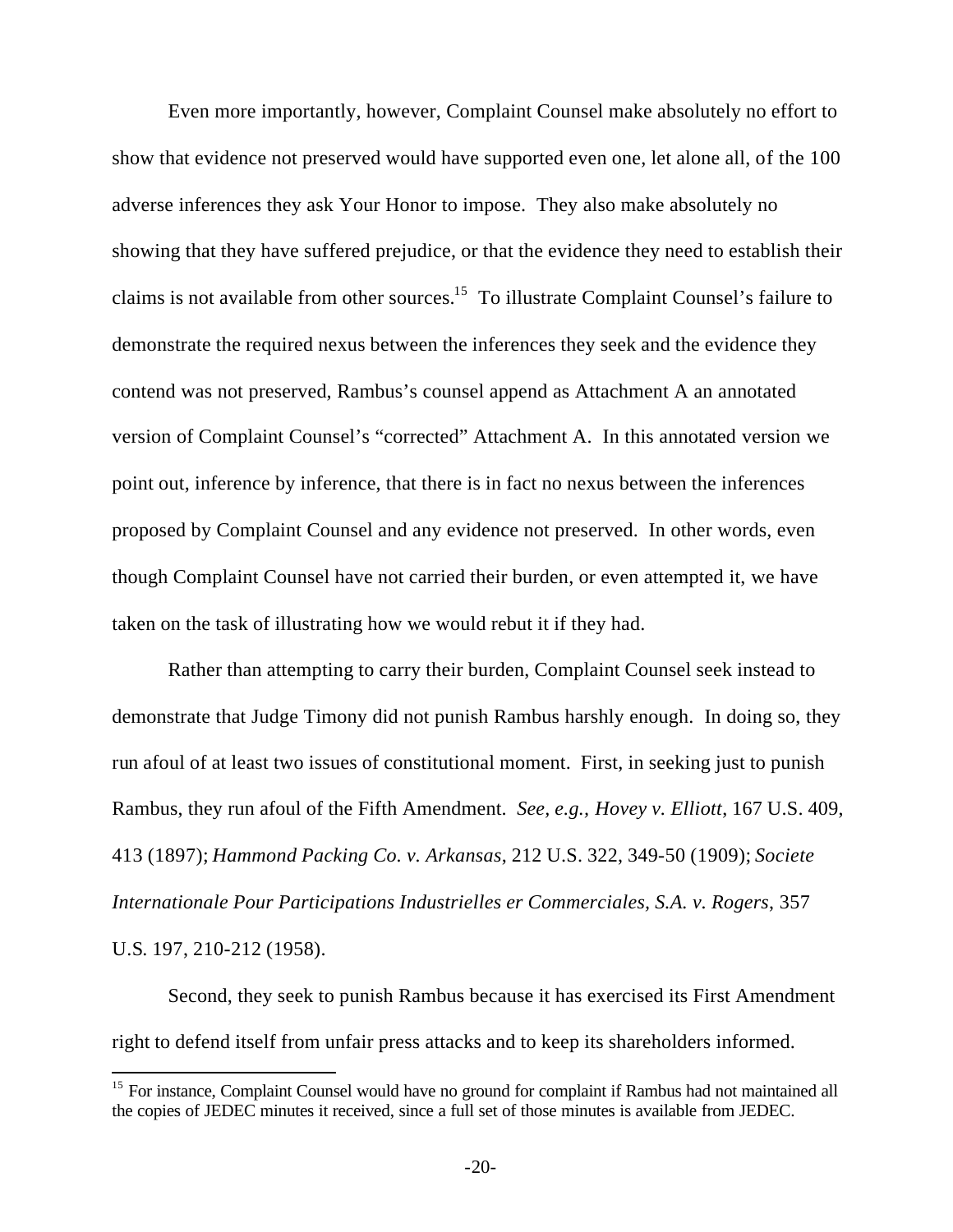Pointing to four press reports (*see* Motion at 10-11 nn. 14-17 and Tabs 5-8), Complaint Counsel argue that Rambus's public statements evidence that it was not punished enough.<sup>16</sup> But that is not at all what these reports show. Rather, they show exactly what we have told Your Honor – that we believe Rambus can present evidence to overcome the rebuttable presumptions imposed by Judge Timony and that we will prevail. Further, when faced with the prospect of a default judgment, which is exactly what Complaint Counsel asked Judge Timony for (and what he described as a "drastic sanction" that was "inappropriate and unjustified"), and to instead be sanctioned with rebuttable adverse presumptions was, compared to the alternative, "qualifiedly good news." The alternative was to be prevented from presenting a defense.

It also is useful to put these statements in historical context. When this action was initiated, Complaint Counsel launched a coordinated PR offensive directed at Rambus. This included a very aggressive press release, as well as innumerable speaking engagements and public presentations on this case. The impact on Rambus was extraordinary; its stock price dropped by nearly 50% in the two days following Complaint Counsel's press release. Then, following the Federal Circuit's decision in *Infineon*, Complaint Counsel issued another press release (Tab 9), with no apparent reason or motivation other than to try to stem any favorable reaction to that ruling by the investing community. Complaint Counsel have continued to challenge the Federal Circuit's

 $\overline{\phantom{a}}$ 

<sup>&</sup>lt;sup>16</sup> Relying on press reports to prove exactly what someone said is an inherently unreliable source of evidence, as anyone who has been quoted in the press well knows. Moreover, such "evidence" is hearsay. Further, at least one of the reports on which Complaint Counsel rely contains at least one obvious error. *See* Tab 5 (describing this action as a "patent-infringement" case).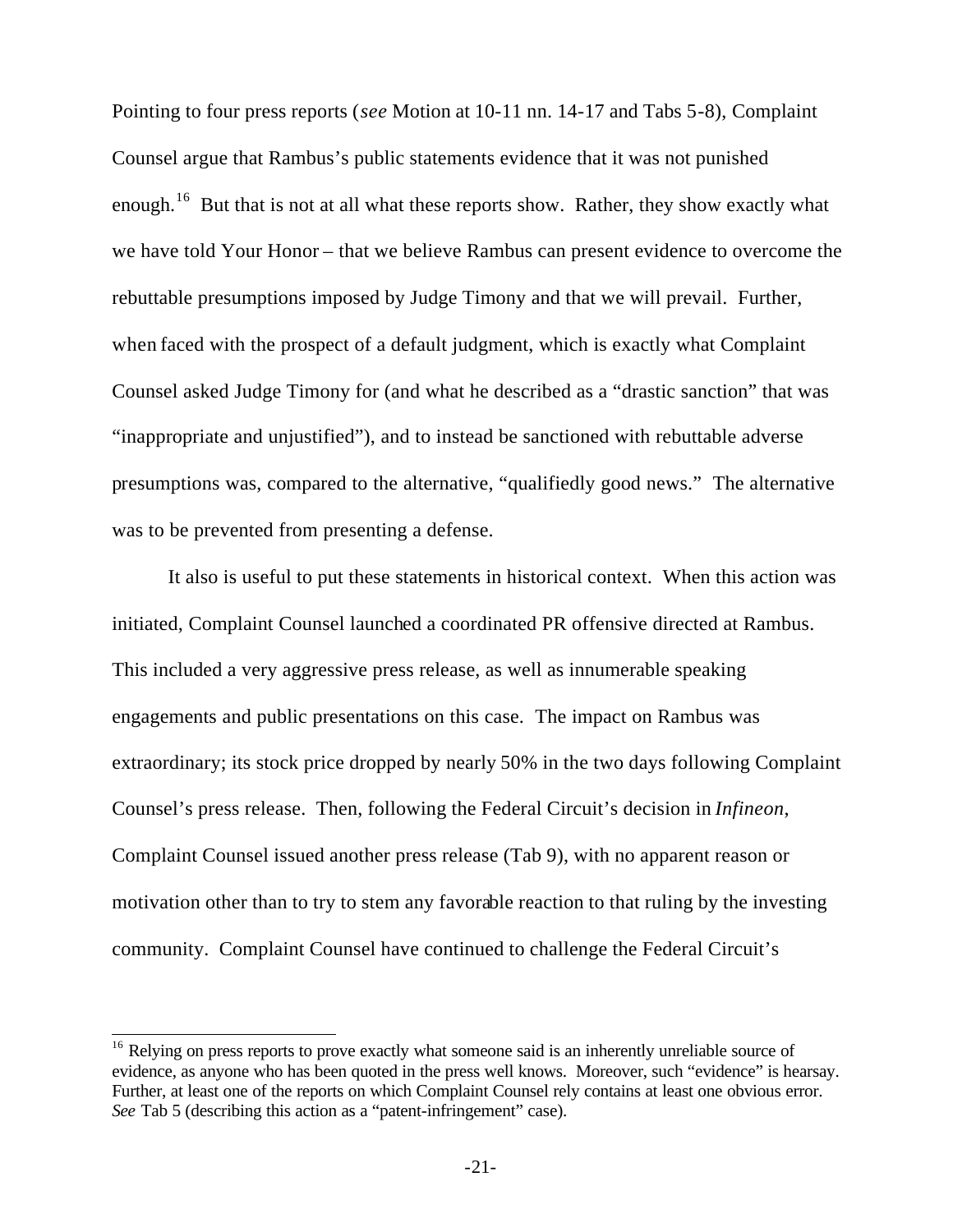decision, urging Your Honor to be guided by the dissent and by the briefs of various amici filed in support of Infineon's petition for rehearing or rehearing en banc.<sup>17</sup>

But what is most troubling are the actions of Complaint Counsel that immediately preceded the press reports attached to their Motion. Within minutes of Judge Timony's ruling being issued, Bloomberg published a misleading article on the ruling and its effect. (Tab 10.) As we can see, even before the Order was available on the website, Complaint Counsel's lead trial attorney was being quoted in the Bloomberg article, and the statements attributed to Mr. Royall appear (at least as published) to be misleading, and to suggest incorrectly that Rambus destroyed documents during the course of this proceeding that it should have produced in this proceeding. (*See also* Motion at Tab 8.) The impact of these articles was alarming. Rambus's stock price dropped by nearly 20%. Rambus's management had no choice but to speak out – to the press and to analysts – to reassure them that the Order Re Default Judgment, and the other Orders issued that same day, were not fatal to Rambus's defense, and that Rambus would, in fact, be able to present its defense and that it still expected to prevail.

### **C. To Require Rambus To Rebut Adverse Presumptions By Clear And Convincing Evidence Would Be Wholly Contrary To Law.**

Complaint Counsel argue that Rambus must be required to rebut by clear and convincing evidence the seven rebuttable adverse presumptions imposed by Judge Timony, as well the additional 100 adverse presumptions that they ask Your Honor to impose. Motion at 29-31. In support of this argument, Complaint Counsel rely only on an unpublished District Court decision in which this heightened standard of proof was not

 $\overline{a}$ 

 $17$  On Friday, April 4, 2003, the Federal Circuit denied rehearing and rehearing en banc.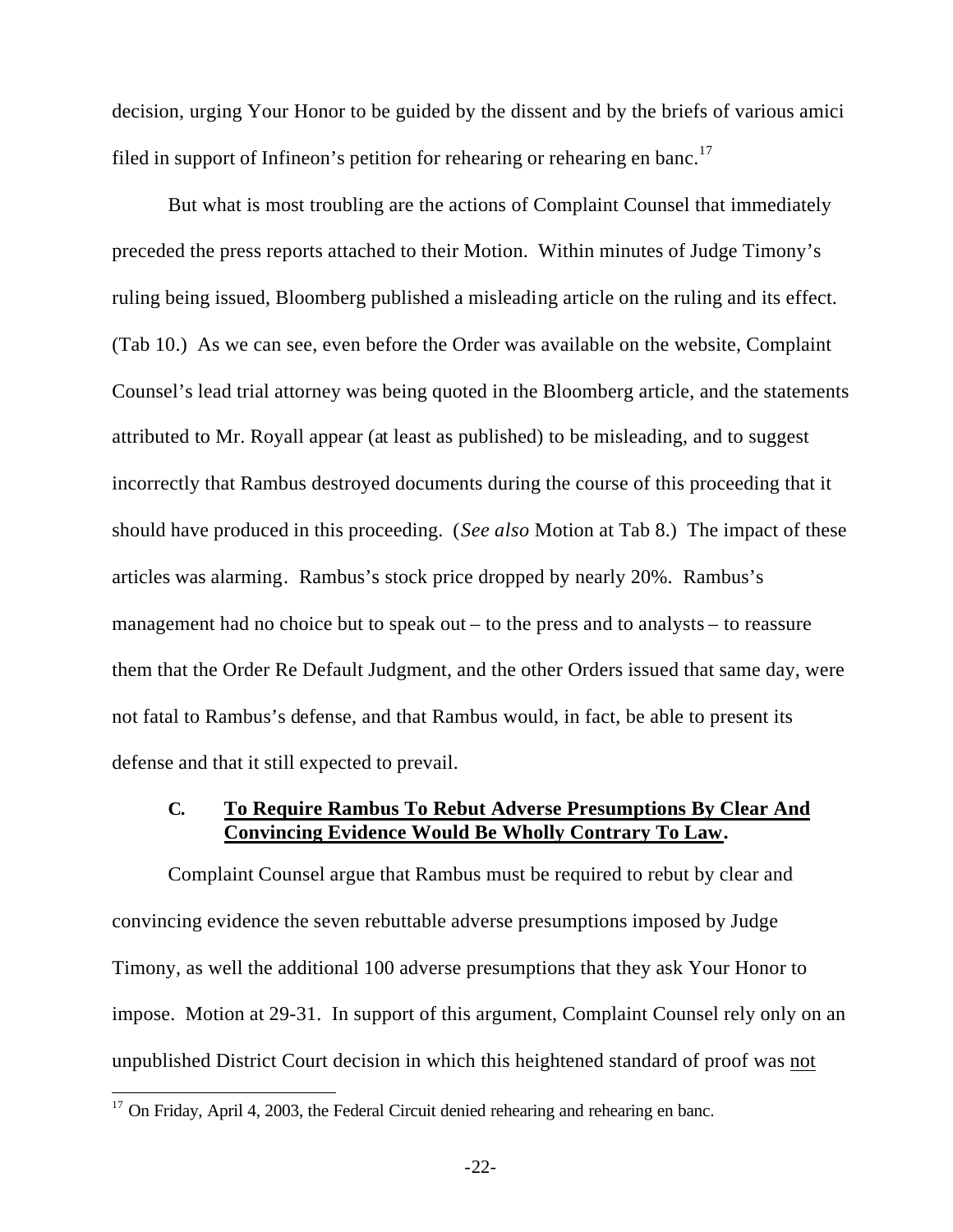imposed, but simply entertained and then rejected. *See Cabnetware v. Sullivan*, 1991 U.S. Dist. Lexis 20329 (E.D. Cal. 1991). There, the court "considered" enhancing the presumption of copying that arises in all copyright cases on a showing of access and substantial similarity with a requirement that the accused software copyright infringer rebut the presumption with clear and convincing evidence. *Id.* at \*11. The court "considered" this punitive enhancement because the accused infringer had destroyed documents after receiving plaintiff's request for production of those documents. *Id*. at \*3- 4, \*7-11. Here, by contrast, Rambus disposed of the documents in issue years before this action was even contemplated or filed. More importantly, the court in *Cabnetware* merely "considered" imposing, but did not actually impose, the burden of proof that Complaint Counsel ask Your Honor to impose on Rambus. The *Cabnetware* court's musings are hardly authority on which Your Honor should impose this heightened, and Complaint Counsel hope insurmountable, standard of proof.

Complaint Counsel also cite to *Anderson v. Cryovac*, 862 F.2d 910 (1<sup>st</sup> Cir. 1988). But this citation is wholly unavailing of support for Complaint Counsel's argument. That case does not involve a spoliation adverse inference, but rather involves a motion for a new trial based on discovery misconduct that resulted in certain evidence being concealed until after the trial was concluded. *Id.* at 926. The "clear and convincing" burden of proof standard applied there was applied to both the movant and the non-movant and was specific to the context of a new trial motion. *Id.* (noting that the burdens adopted "strike. an acceptable balance between the need to preserve the finality of judgments and the need to enforce discovery rules."). Thus, the standard adopted there has no application here.

-23-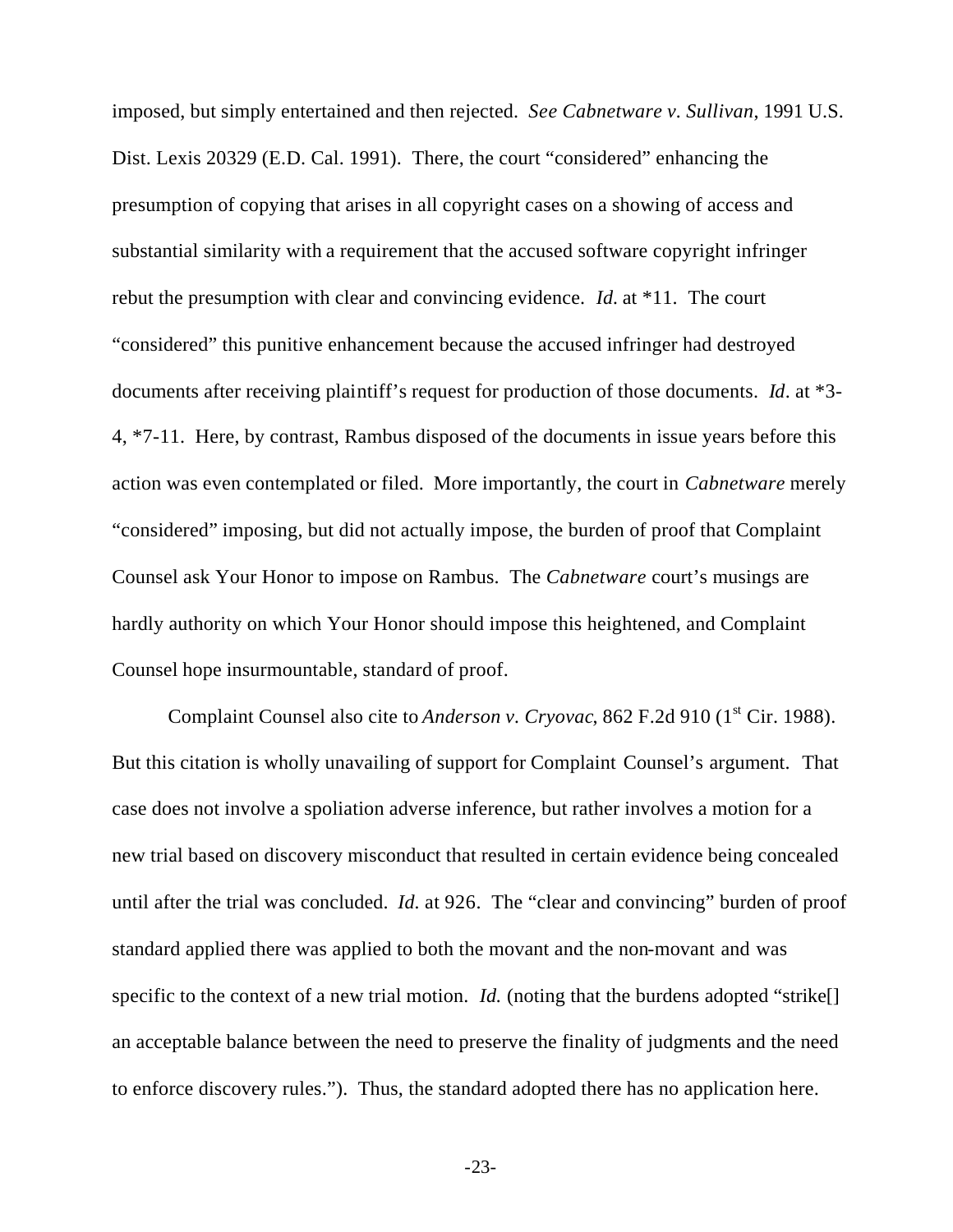But there are, however, cases and other authorities that do consider what proof is required to overcome an adverse presumption imposed as a sanction for spoliation of evidence. For instance, Fed. R. Evid. 301 provides that "a presumption imposes on the party against whom it is directed the burden of going forward with evidence to rebut or meet the presumption, but does not shift to such party the burden of proof in the sense of the risk of nonpersuasion, which remains throughout the trial upon the party on whom it was originally cast."<sup>18</sup> Wright and Graham explain that the quantum of evidence that one must produce to rebut the facts inferred or presumed from one's document destruction is, at most, the burden of producing evidence "sufficient to support a finding of the nonexistence of the presumed fact." 21 Wright and Graham, Federal Practice & Procedure § 5122 at 571. Similarly, the Federal Circuit, in *A.C. Aukerman Co. v. R.L. Chaides Const. Co.*, 960 F.2d 1020, 1037 (Fed. Cir. 1992), writing in the context of the presumption of laches imposed after a more than six-year delay in bringing a patent infringement action, stated that "[T]he evidence must be sufficient to put the existence of a presumed fact into genuine dispute. The presumption compels the production of this minimum quantum of evidence from the party against whom it operates, nothing more." *See also In the Matter of Novartis Corp.*, 1999 FTC Lexis 63, at \*26 (1999) (noting that, to rebut a presumption of materiality, "Respondent can present evidence that tends to disprove the predicate fact from which the presumption springs … or evidence directly

 $\overline{\phantom{a}}$ 

 $18$  The actual weight of a spoliation adverse inference is less than that of a presumption, so Rule 301 overstates the burden that is imposed by a finding that a spoliation adverse inference should be imposed. 21 Wright and Graham, Federal Practice & Procedure § 5124 (noting that the "so-called 'presumption' against spoliators" is actually a "mere inference" that allows, but does not require, the finder of fact to infer one fact from another.).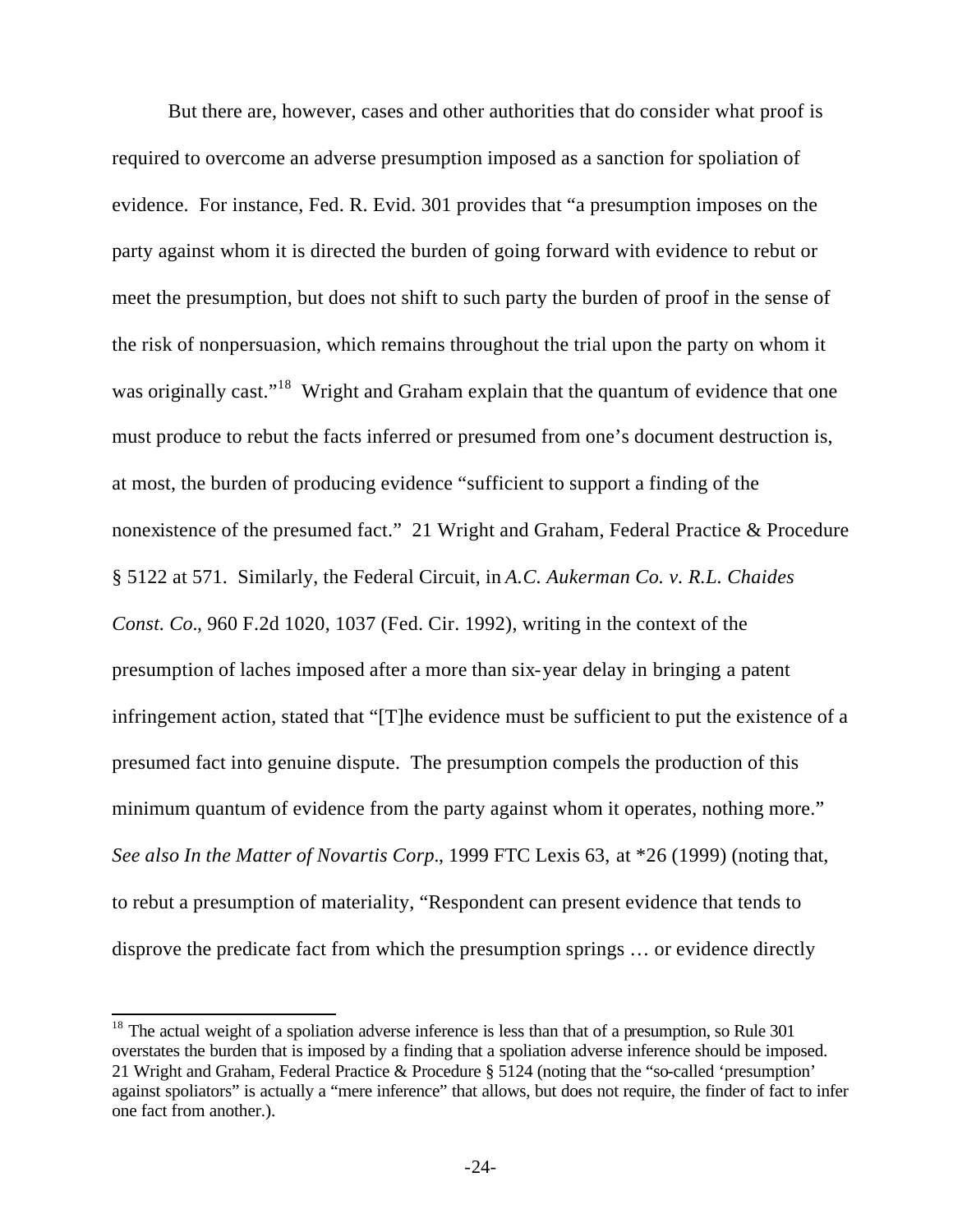contradicting" the presumption itself). In the words of the Commission, "[t]his is not a high hurdle." *Id.*

Furthermore, the D.C. Circuit has held that to require a "clear showing" to rebut a presumption improperly shifts the burden of proof. In an antitrust enforcement action seeking to prevent an acquisition, the Court expressly rejected the argument that, to rebut the presumption of anticompetitive effect that flows from "a showing that a transaction will lead to undue concentration in the market," the defendant must make a "clear showing that entry into the market by competitors would be quick and effective." *United States v. Baker Hughes, Inc.*, 908 F.2d 981, 983 (D.C. Cir. 1990). The court rejected that characterization of defendant's rebuttal burden because, among other things, "by stating that the defendant can rebut a prima facie case only by a clear showing, the standard in effect shifts the government's ultimate burden of persuasion to the defendant." *Id.* at 989- 91.

Thus, Your Honor should reject Complaint Counsel's request that you hold Rambus to the very difficult standard of rebutting the rebuttable adverse inferences by clear and convincing evidence and, instead, consistent with the authority cited above and with Fed. R. Evid. 301, allow Rambus to rebut the adverse inferences, if it can, by presenting evidence sufficient to support a finding of the nonexistence of the presumed fact.

-25-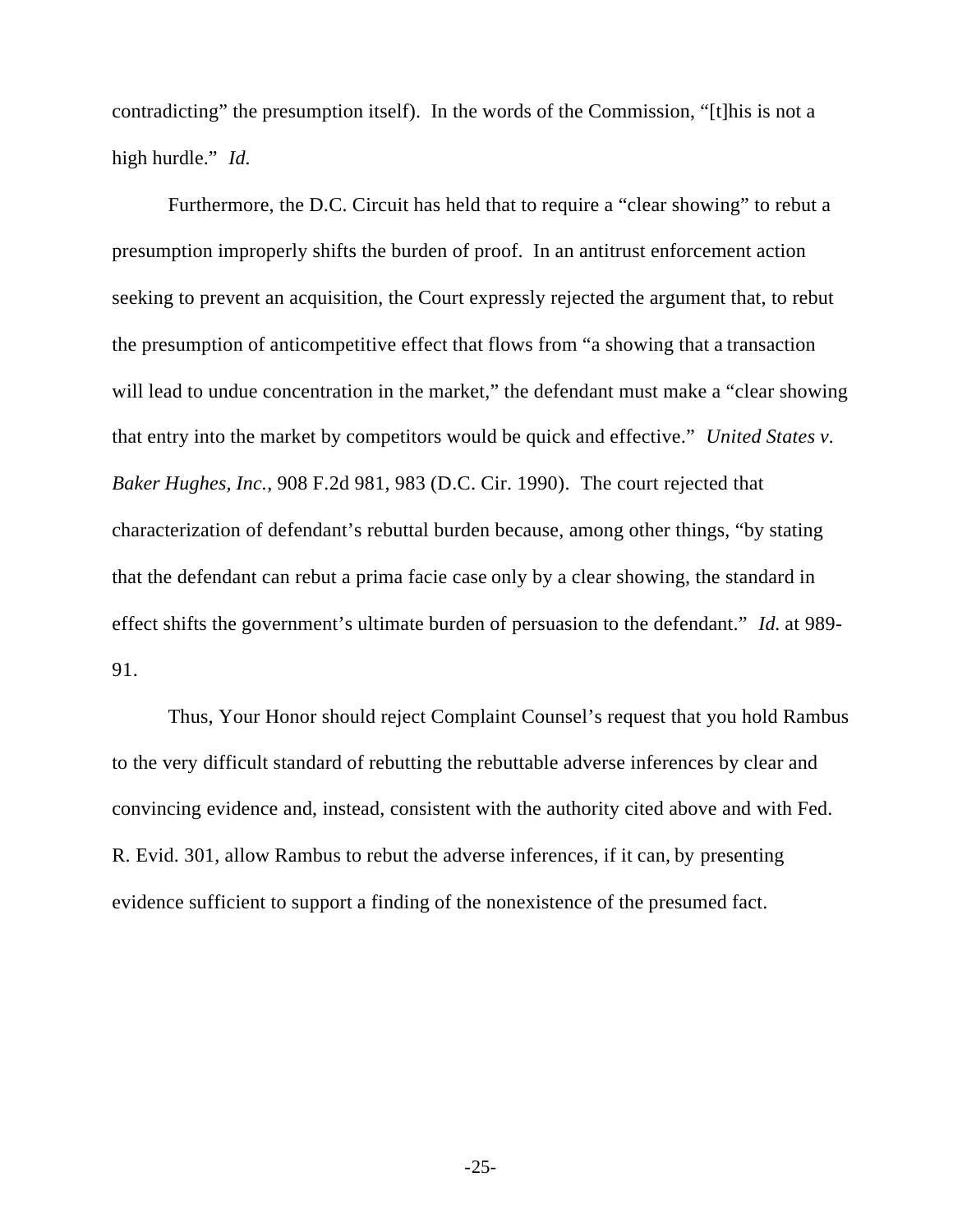### **IV. CONCLUSION**

The Motion, however denominated, obviously is a motion for reconsideration of Judge Timony's Order Re Default Judgment. However, it fails to satisfy the criteria, set forth in Your Honor's March 26, 2003 Order, under which reconsideration will be entertained. On this ground alone, the Motion should be denied.

If addressed on its "merits," the Motion also should be denied because the facts do not support the relief sought, because there is no nexus between the inferences Complaint Counsel seek and the documents not preserved, and because it would be contrary to federal law to require Rambus to overcome rebuttable adverse inferences, or rebuttable adverse presumptions, by clear and convincing evidence.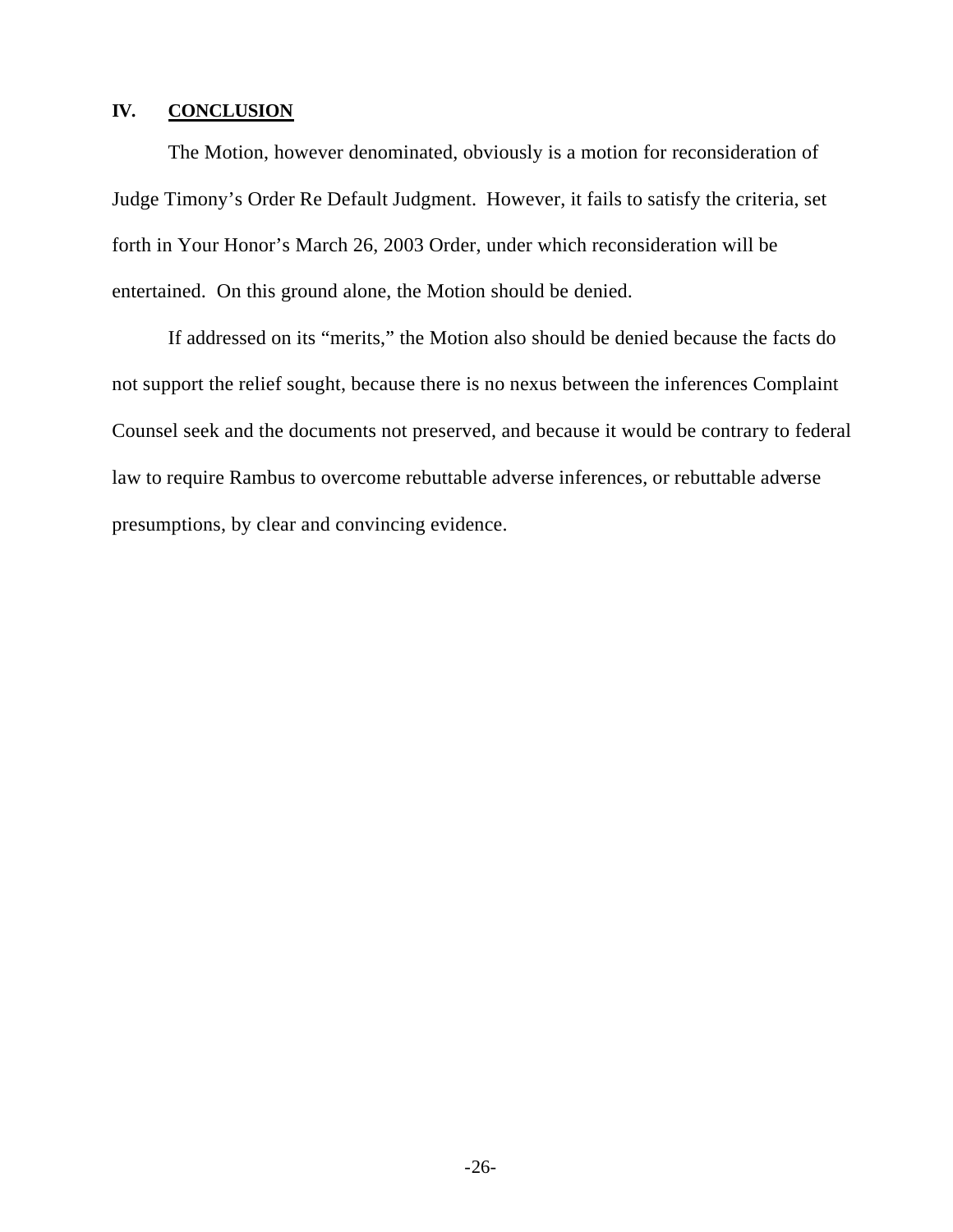$\overline{\phantom{a}}$ 

Gregory P. Stone Steven M. Perry Sean P. Gates Peter A. Detre MUNGER, TOLLES & OLSON LLP 355 South Grand Avenue, 35th Floor Los Angeles, California 90071 (213) 683-9100 (213) 687-3702 (facsimile)

A. Douglas Melamed IJay Palansky Kenneth A. Bamberger Jacqueline M. Haberer WILMER, CUTLER & PICKERING 2445 M Street, N.W. Washington, D.C. 20037 (202) 663-6000

Sean C. Cunningham John M. Guaragna Gray, Cary, Ware & Freidenrich LLP 401 "B" Street, Suite 2000 San Diego, California 92101 (619) 699-2700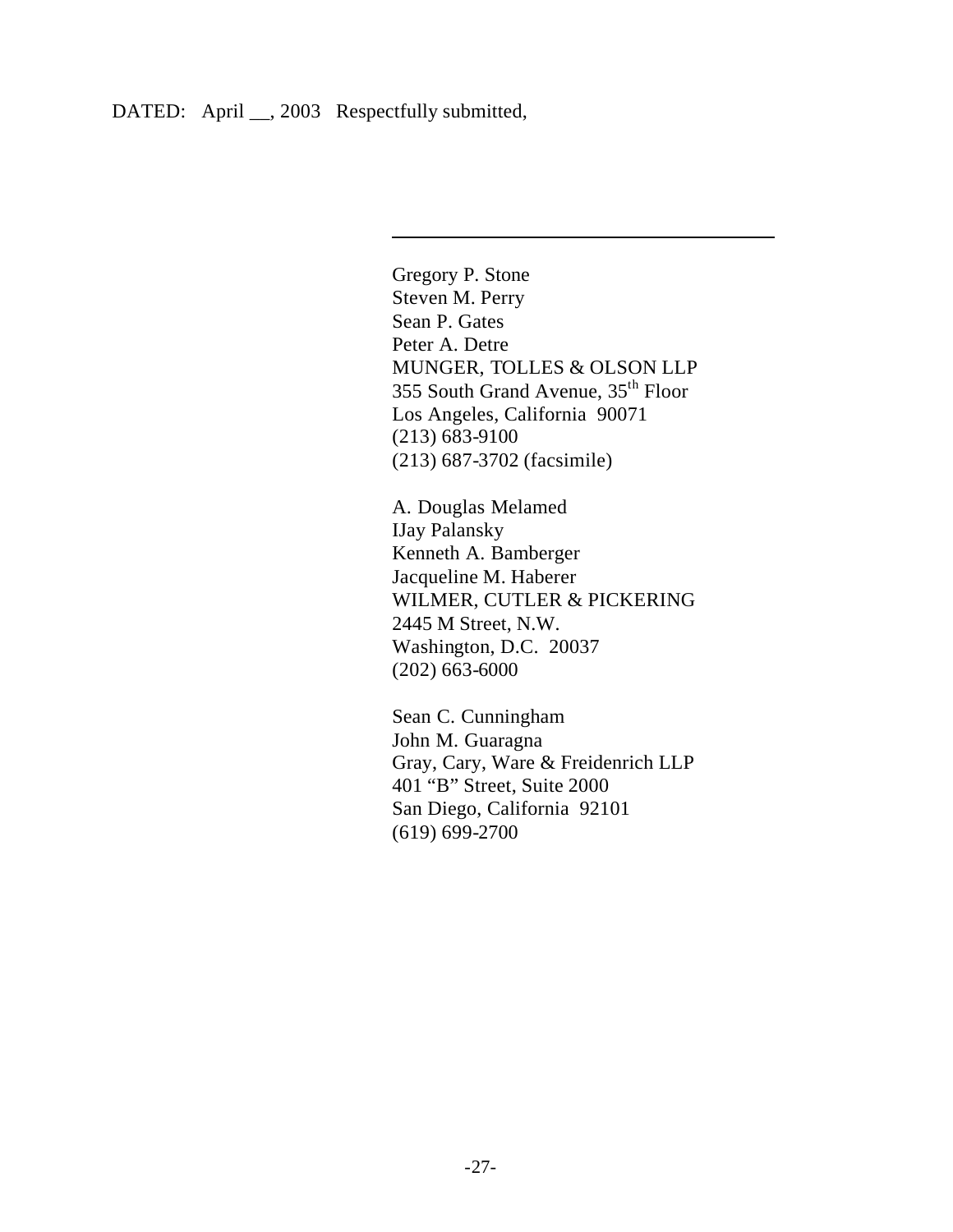#### UNITED STATES OF AMERICA BEFORE THE FEDERAL TRADE COMMISSION

)

)

In the Matter of  $\qquad \qquad$  )

RAMBUS INCORPORATED,  $($ a corporation.

) Docket No. 9302

#### **CERTIFICATE OF SERVICE**

I, Jacqueline M. Haberer, hereby certify that on April 10, 2003, I caused a true and correct copy of the public version of the *Opposition of Respondent Rambus Inc. to Complaint Counsel's Motion for Additional Adverse Inferences and Other Appropriate Relief Necessary to Remedy Rambus Inc.'s Intentional Spoliation of Evidence* to be served on the following persons by hand delivery:

Hon. Stephen J. McGuire M. Sean Royall, Esq. Federal Trade Commission<br>
Federal Trade Commission Room H-112 Room H-372 Washington, D.C. 20580 Washington, D.C. 20580

Donald S. Clark, Secretary Malcolm L. Catt, Esq. Federal Trade Commission Attorney Room H-159 Federal Trade Commission 600 Pennsylvania Avenue, N.W. Room H-372

Richard B. Dagen, Esq. Assistant Director Bureau of Competition Federal Trade Commission Room H-372 600 Pennsylvania Avenue, N.W. Washington, D.C. 20580

Administrative Law Judge Deputy Director, Bureau of Competition 600 Pennsylvania Avenue, N.W. 600 Pennsylvania Avenue, N.W.

Washington, D.C. 20580 600 Pennsylvania Avenue, N.W. Washington, D.C. 20580

Jacqueline M. Haberer